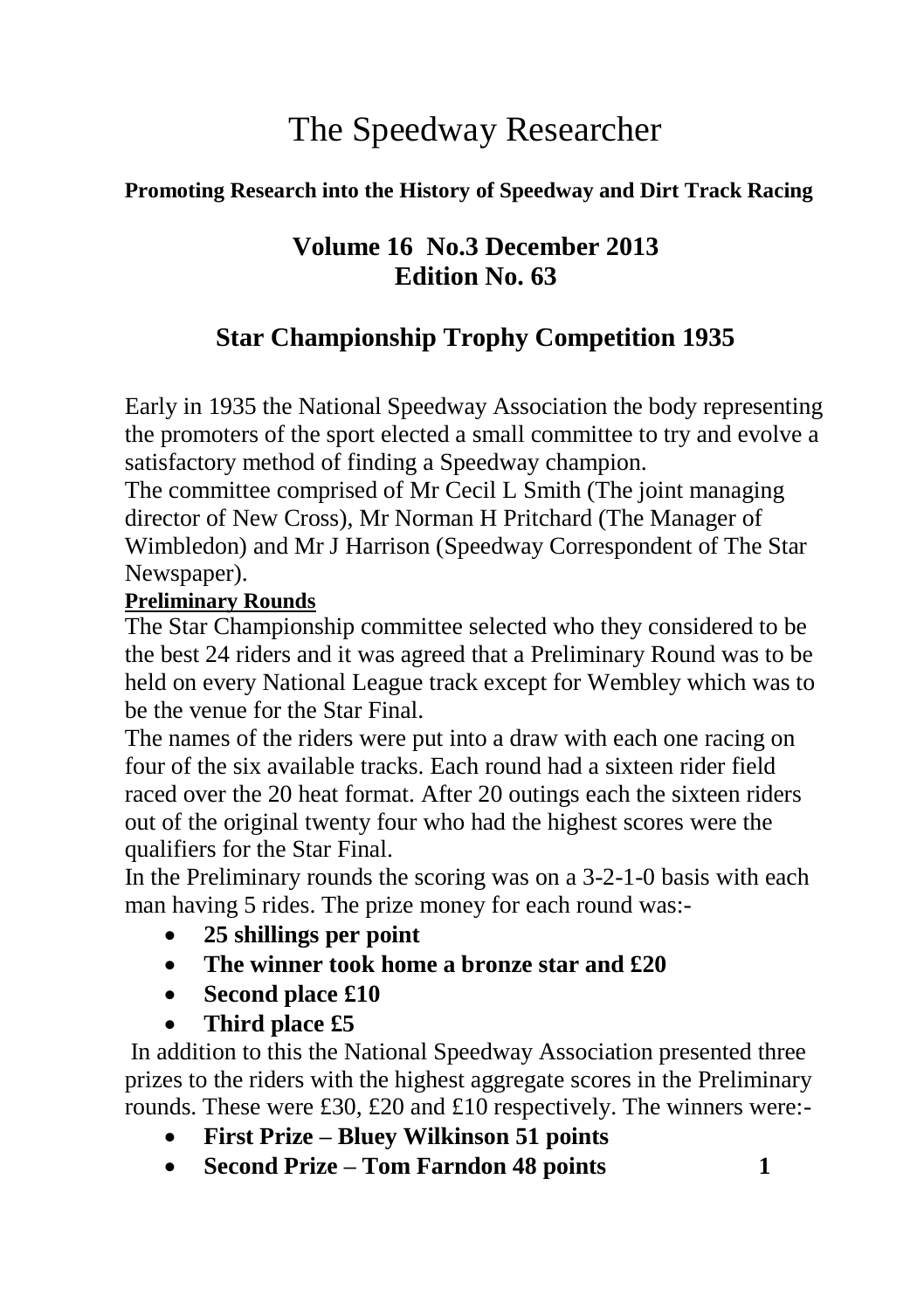## **Third Prize Jack Parker 47 points**

The Preliminary Round winners were:-

- **Wimbledon – Max Grosskreutz**
- **Hackney Wick – Ron Johnson**
- **New Cross – Ron Johnson**
- **Harringay – Ron Johnson**
- **Belle Vue – Bluey Wilkinson**
- **West Ham Bluey Wilkinson**

## **Wimbledon - Monday June 17th**

The amount of close racing in this round was less than had been expected. Every competitor seemed so keen on making a reasonable number of points. As a result very few were inclined to take unnecessary chances if they stood in a good position during a race. Of those doing badly over anxiety accounted for several falls. Max Grosskreutz won each of his five races to win the meeting. Dicky Case lost only to Grosskreutz and Eric Langton. Wally Kilmister finished third only beaten by Grosskreutz Case and Langton. Eric Langton may have been on the podium but for a machine problem on the last bend while leading Vic Huxley.It had been hoped that the four Wimbledon riders would distinguish themselves but they never seemed really interested except for Geoff Pymar who found the field too strong for him. Syd Jackson's doctor refused to let him ride even though Syd wanted to. Wal Phillips came in to replace him although his points could not be included in the scoring for the Star Championship. Ron Johnson was in the wars falling in his first two races and he had to drop out with a knee injury. Gus Kuhn replaced him for his later rides. **Heat 1 Dicky Case, Norman Parker, Bob Harrison, Vic Huxley Time 76.0 secs** Vic Huxley was shut out on the first turn and Dicky Case had things all his own way.

**Heat 2 Max Grosskreutz, Eric Langton, Frank Charles, Lionel Van Praag 73.5 secs** Max Grosskreutz proved to be in unbeatable form and Eric Langton just let him go.

**Heat 3 Geoff Pymar, Jack Sharp Tommy Croombs (Fell) Joe Abbott (Retired) 77.4 secs** Geoff Pymar won by virtue of making the best start. Tommy Croombs fell in attempting to pass Pymar. **Heat 4 Wally Kilmister, Jack Ormston, Wal Phillips, Ron Johnson (Fell) 78.1 secs** Wally Kilmister beat Jack Ormston off the start and **2** went on to win easily.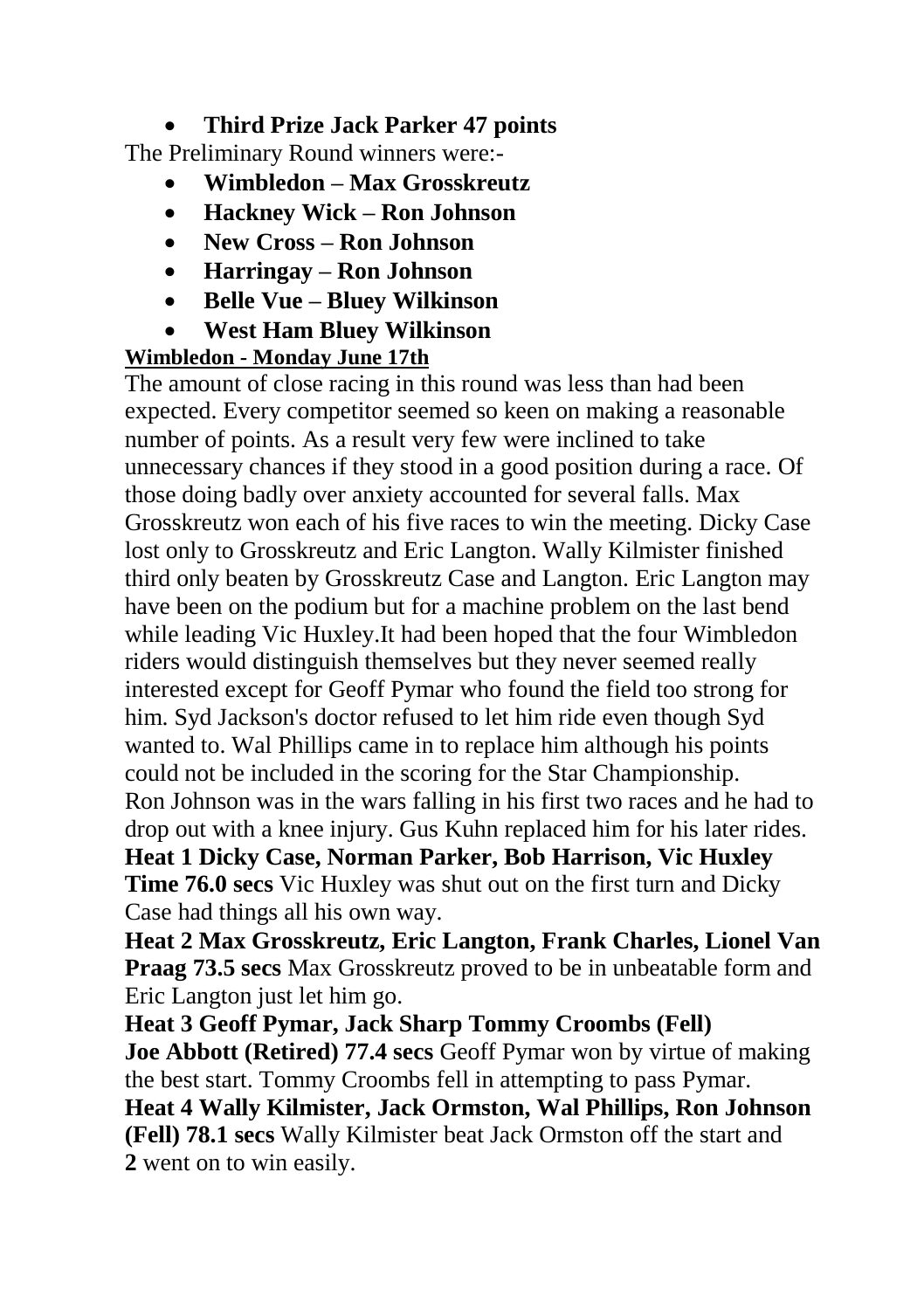**Heat 5 Vic Huxley, Tommy Croombs, Wal Phillips, Eric Langton (Mt) 78.0 secs** Vic Huxley pulled off his only win but only when Eric Langton had machine failure while leading on the last turn.

**Heat 6 Wally Kilmister, Norman Parker, Lionel Van Praag, Joe Abbott 76.9 secs**

**Heat 7 Dicky Case, Frank Charles, Jack Sharp, Ron Johnson (Fell) 75.0 secs**

**Heat 8 Max Grosskreutz, Jack Ormston, Geoff Pymar, Bob Harrison 76.2 secs**

**Heat 9 Jack Ormston, Lionel Van Praag, Vic Huxley, Jack Sharp 77.6 secs**

**Heat 10 Eric Langton, Norman Parker, Geoff Pymar, Gus Kuhn 77.0 secs**

**Heat 11 Wally Kilmister, Vic Huxley, Geoff Pymar, Frank Charles 76.8 secs**

**Heat 12 Bob Harrison, Frank Charles, Joe Abbott, Wal Phillips 77.4 secs**

**Heat 13Max Grosskreutz, Dicky Case, Wally Kilmister,** 

**Tommy Croombs 75.7 secs** The three undefeated riders met in this heat. They swept round the first turn and down the back straight in a line across the track. Max Grosskreutz then managed to forge ahead and the race was over.

**Heat 14 Max Grosskreutz, Wal Phillips, Jack Sharp,** 

**Norman Parker 76.7 secs**

**Heat 15 Eric Langton, Dicky Case, Joe Abbott, Jack Ormston 76.6 secs**

**Heat 16 Tommy Croombs, Gus Kuhn, Bob Harrison, Lionel Van Praag 78.1 secs**

**Heat 17 Max Grosskreutz, Joe Abbott, Vic Huxley, Gus Kuhn 78.8 secs**

**Heat 18 Frank Charles, Jack Ormston, Tommy Croombs (Fell Rem), Norman Parker (Fell) 80.0 secs** Tommy Croombs fell while attempting to avoid Norman Parker. Croombs remounted and leader Frank Charles deliberately made sure he didn't lap Croombs to allow the West Ham man to pick up a vital point

**Heat 19 Dicky Case, Lionel Van Praag, Geoff Pymar, Wal Phillips 79.0 secs**

**Heat 20 Eric Langton, Wally Kilmister, Jack Sharp, Bob Harrison 77.0 secs 3**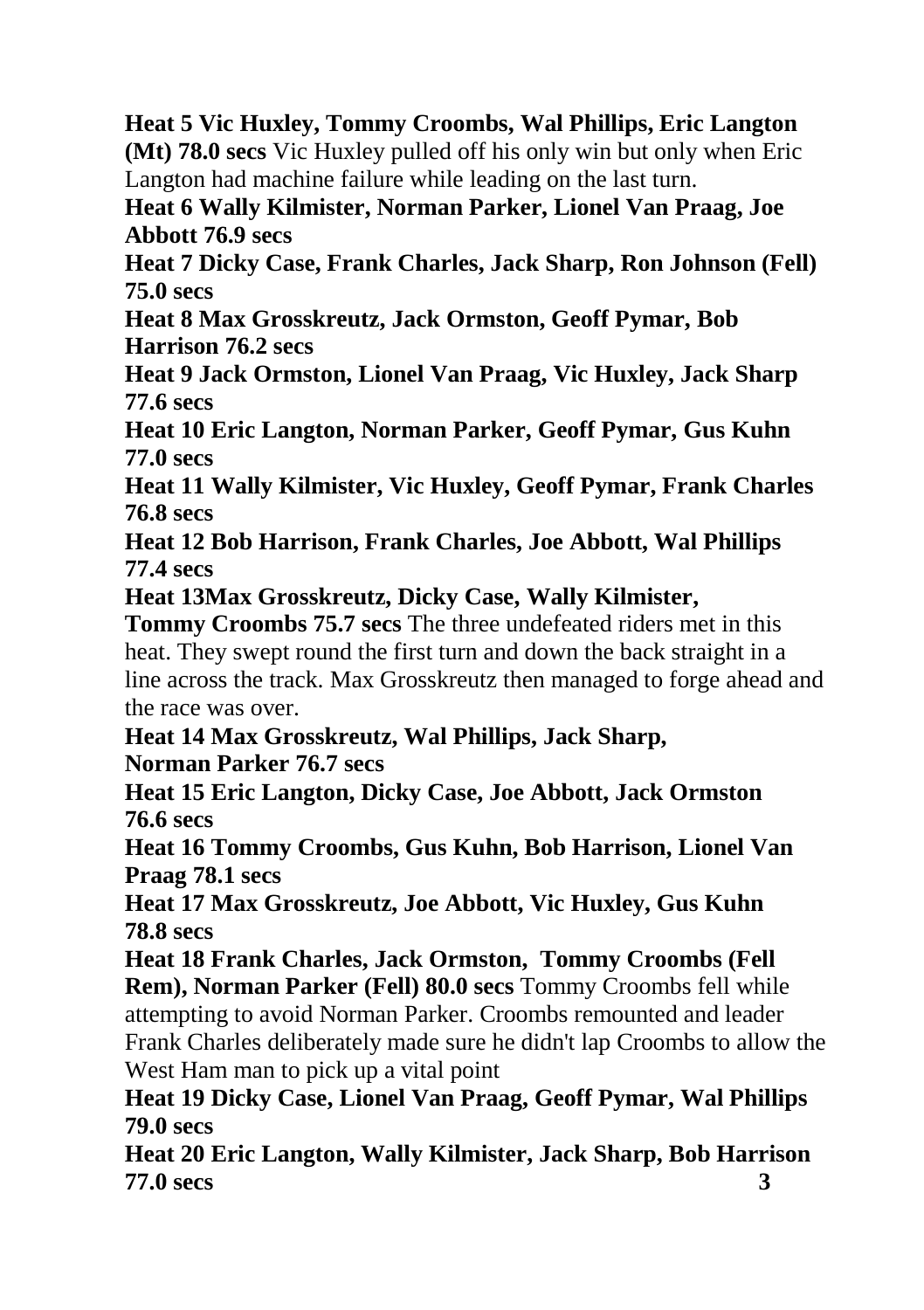### **Hackney - Friday June 28th**

The high spot of the meeting was the spirited riding of Ron Johnson in scoring 14 points. In practically every one of his rides Johnson looked in imminent danger of falling but on each occasion he somehow stayed on board. Jack Parker dropped points to Dicky Case and Ron Johnson but still finished in second place. Max Grosskreutz would have won the meeting as he won his last four races but suffered a machine failure in his first ride. Eric Langton was very inconsistent and his tally included for him a rare fall. Vic Huxley and Tiger Stevenson once or twice showed glimpses of their old dash.

**Heat 1Eric Langton, Dicky Case, Bill Kitchen, Bob Harrison Time 73.33 secs**

**Heat 2Syd Jackson, Joe Francis, Jack Ormston, Tiger Stevenson (Ex) Time 76.55 secs**

**Heat 3Jack Parker, Dusty Haigh, Squib Burton, Max Grosskreutz (Ret) Time 75.14 secs**

**Heat 4Ron Johnson, Geoff Pymar, Vic Huxley, Stan Greatrex Time 77.36 secs** Ron Johnson had a big lead from Geoff Pymar only to lose it all by a big over slide. Ron went right down on his left ear but somehow managed to bounce upright again only to find Pymar right alongside. Johnson fought the Wimbledon man tooth and nail and forced the pace so much that Pymar twice repeated Johnson's semi fall which lost Geoff a lot of ground.

**Heat 5Jack Ormston, Vic Huxley, Squib Burton, Dicky Case Time 76.65 secs**

**Heat 6Max Grosskreutz, Syd Jackson, Geoff Pymar, Eric Langton Time 75.78**

**Heat 7Ron Johnson, Bill Kitchen, Tiger Stevenson, Dusty Haigh Time 77.42 secs** Ron Johnson won his second outing easily.

**Heat 8 Jack Parker, Bob Harrison, Stan Greatrex, Joe Francis Time 76.55 secs**

**Heat 9Dicky Case, Dusty Haigh, Syd Jackson, Stan Greatrex Time 77.45 secs**

**Heat 10Ron Johnson, Jack Parker, Jack Ormston, Eric Langton** 

**Time 75.08 secs** Jack Parker looked to have this race in his pocket. Johnson was way behind and finding all the bumps on the track with one on the back straight almost throwing him off. Ron however rode magnificently and eventually rode around Parker.

**4 Heat 11Dicky Case, Jack Parker, Geoff Pymar,**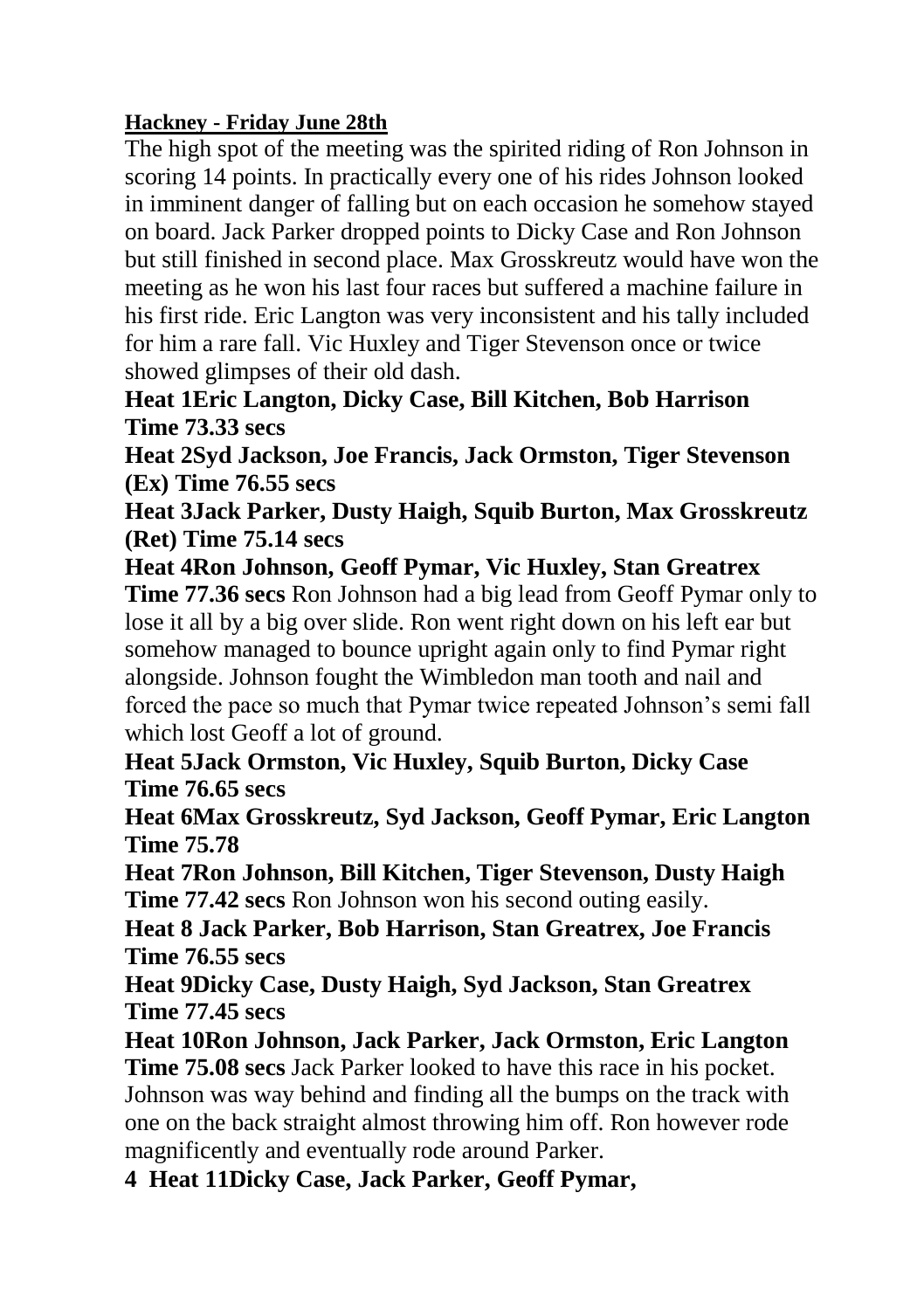**Tiger Stevenson (F)Time 75.24**

**Heat 12Max Grosskreutz, Vic Huxley, Tiger Stevenson, Bob Harrison Time 77.62 secs**

**Heat 13Bill Kitchen, Geoff Pymar, Squib Burton, Joe Francis Time 77.98 secs**

**Heat 14Vic Huxley, Eric Langton, Wally Lloyd Time 77.44 secs Heat 15Max Grosskreutz, Bill Kitchen, Jack Ormston, Stan Greatrex Time 78.02 secs**

**Heat 16Ron Johnson, Squib Burton, Bob Harrison, Syd Jackson Time 79.15 secs** Ron Johnson again won easily.

**Heat 17Max Grosskreutz, Ron Johnson, Dicky Case, Joe Francis Time 77.23 secs** Dicky Case got an early lead but all the interest was a few yards behind him where Ron Johnson and Max Grosskreutz were fighting a thrilling duel. They were never separated by more than a length and at one point Grosskreutz actually had his wheel tucked under Johnson's saddle. Dicky Case was in sight of the winning post when he suffered machine failure and Grosskreutz and Johnson shot past him.

**Heat 18Tiger Stevenson, Squib Burton, Eric Langton, Stan Greatrex Time 78.19 secs**

**Heat 19Jack Parker, Syd Jackson, Vic Huxley, Bill Kitchen Time 77.65 secs**

**Heat 20Bob Harrison, Dusty Haigh, Jack Ormston, Geoff Pymar Time 79.33 secs**

**New Cross - Wednesday July 17th**

Much of the racing at New Cross was of the highest possible class. Ron Johnson was once again to the fore and tied with Jack Parker for the highest score on 14 points. The winners Bronze Star went to Johnson as he had the fastest race winning time. Tom Farndon won his first two races comfortably and was sitting comfortably in his third when his front wheel struck the inside board and he tumbled into the dust. Later on he had to then give second best to Jack Parker. Wally Kilmister who started his Star Championship campaign brilliantly at Wimbledon blew up his machine in his second ride at New Cross. Stan Greatrex found he had to do something special to ensure a Wembley Final place and he rode with more determination than he had shown for a long time in recording a seven point tally. Syd Jackson had a poor meeting scoring only two points and he only got those due to other riders falling. Bluey Wilkinson lost points through not being content with anything but a win. **5**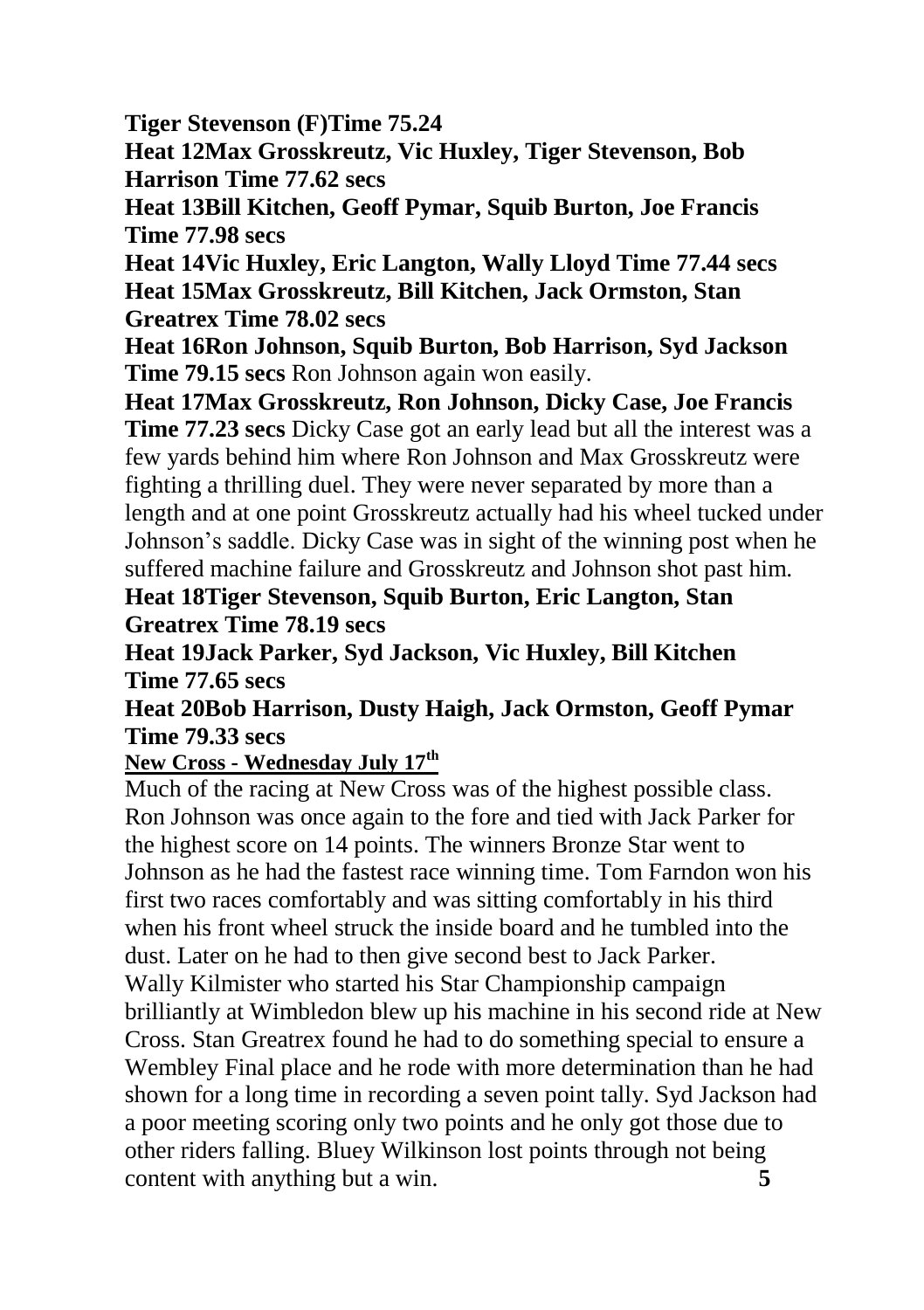**Heat 1Ron Johnson, Jack Parker , Wally Kilmister Time 59.5 secs** Ron Johnson had to make his fastest run at New Cross to beat Jack Parker.

**Heat 2Max Grosskreutz, Dicky Case (FRmt), Norman Parker (FRmt), Vic Huxley (f) Time 63.3 secs** This race saw the old fierce Huxley of old. Grosskreutz stayed level with him for two laps and they hindered each other just enough to enable Case to come through inside the pair of them on the third lap. Huxley was pushed back into third place. Case then unaccountably fell while leading comfortably. Vic Huxley had also fallen and Norman Parker had gone wide trying to avoid him and over slid near the fence. Grosskreutz romped home untroubled while both Case and Parker remounted to finish.

**Heat 3Tom Farndon, Jack Sharp, Bill Kitchen, Time 61.2 secs** Tom Farndon won comfortably

**Heat 4Stan Greatrex, Geoff Pymar, George Newton Time 62.4 secs Heat 5Tom Farndon, Ron Johnson, George Newton Time 60.0 secs** Tom Farndon won comfortably

**Heat 6Bluey Wilkinson, Bill Kitchen, Vic Huxley Time 62.2 secs Heat 7Max Grosskreutz, Geoff Pymar, Syd Jackson, Wally Kilmister (Mt) Time 62.2 secs**

**Heat 8Jack Parker, Stan Greatrex, Jack Sharp Time 61 secs Heat 9Ron Johnson, Vic Huxley, Syd Jackson, Stan Greatrex (F) Time 62.8 secs** 

**Heat 10Bluey Wilkinson, Dicky Case, Geoff Pymar Time 61.2 secs**  Bluey Wilkinson Dicky Case and Geoff Pymar were at each other for a couple of laps until Wilkinson gained the upper hand and finished well in front of Case.

**Heat 11Ron Johnson, Max Grosskreutz, Jack Sharp 61.4 secs Heat 12Jack Parker, Max Grosskreutz, Bill Kitchen 62.3 secs Heat 13Joe Francis, Norman Parker, Tom Farndon (FRm) 65.4 secs Heat 14Bluey Wilkinson, George Newton, Norman Parker 65.0 secs Heat 15Dicky Case, Bill Kitchen, Stan Greatrex, Time 62.4 secs Heat 16Jack Parker, Tom Farndon, Vic Huxley Time 61.6 secs Heat 17Ron Johnson, Bill Kitchen, No Third Time 62.6 secs Heat 18Tom Farndon, Max Grosskreutz, Stan Greatrex 63.2 secs Heat 19Jack Sharp, Vic Huxley, George Newton Time 63.0 secs 6 Heat 20Jack Parker, Dicky Case, Joe Francis Time 62.4 secs**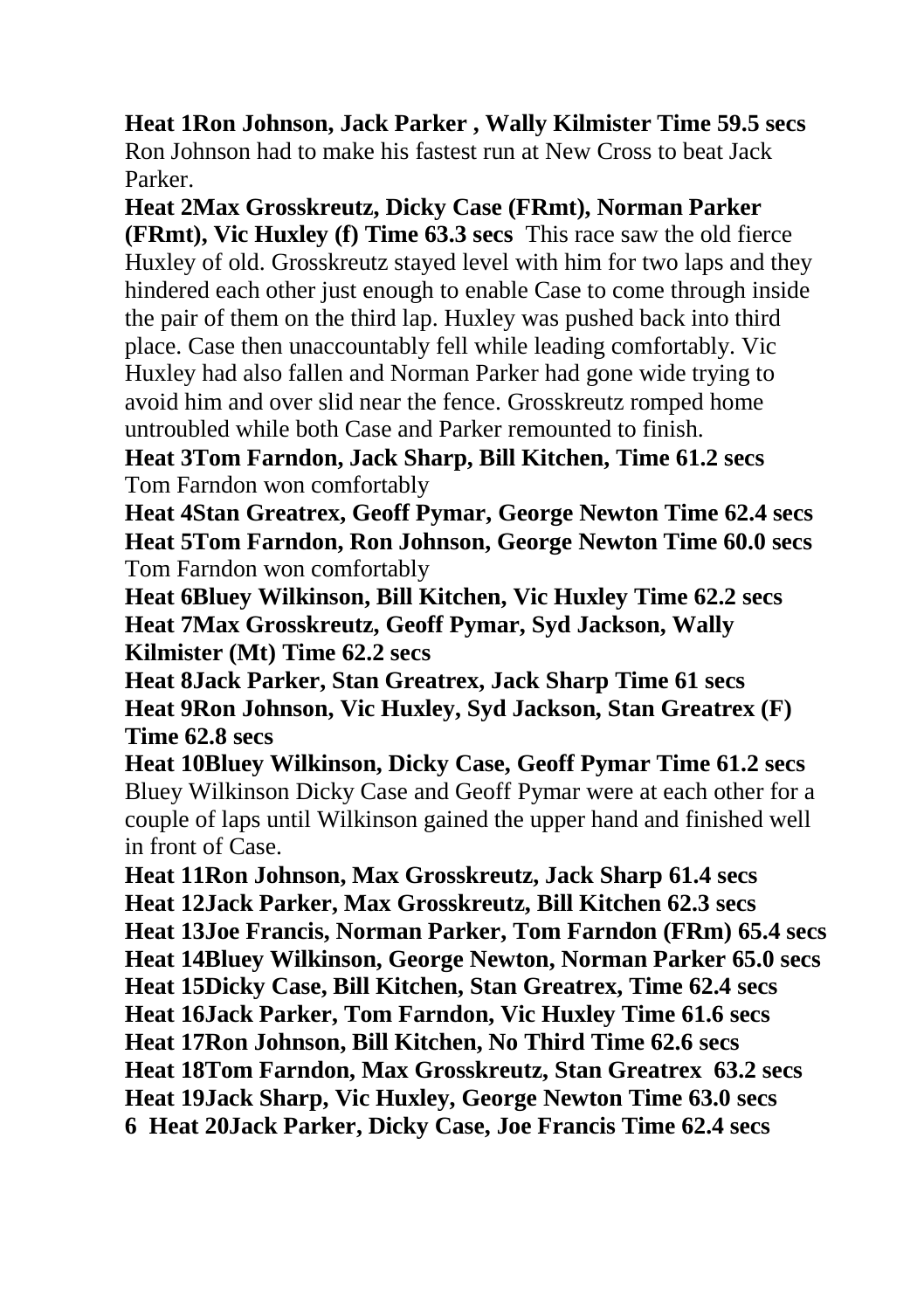Jack Parker had to win in order to tie with Ron Johnson. Johnson was however awarded the winners Bronze Star having defeated Parker in the first heat.

## **Harringay - Saturday July 27th**

This meeting saw one of the biggest crowds of 1935 at Harringay. The meeting was run so slickly that all twenty races had been completed by 10pm. The racing was good to watch although most of the winners came from those wearing the blue helmet colour with twelve races running being won from the gate two position. Ron Johnson took the winners honours and remained undefeated. His success was immensely popular on the terraces. Bluey Wilkinson was runner up on thirteen points. He made every outing a real scrap and won four of his five races.Tom Farndon would have finished higher up had he not over slid trying to pass Jack Ormston in heat 18.

Frank Charles was the best of the Wembley men on show although Wally Kilmister never gave up trying.Tiger Stevenson was indifferent and Tommy Croombs had a poor meeting. Squib Burton looked anxious to shine but looked unsafe and eventually he hurt his hand and had to retire from the meeting. Stan Greatrex rode a little better than he had been doing recently. Joe Francis was off colour throughout.

Norman Parker fought well and frequently put some of the star men under real pressure. Jack Ormston although not a well man health wise was never unplaced.

**Heat 1 Jack Parker, Wally Kilmister, Joe Francis Time 74.0 secs** Jack Parker won with comparative ease from his greatest danger Wally Kilmister.

**Heat 2Ron Johnson, Tom Farndon, Bluey Wilkinson Time 73.2 secs** Ron Johnson and Tom Farndon waging a battle up front gave Bluey Wilkinson a right cinders bath leaving him unable to do anything better than third place.

**Heat 3 Tiger Stevenson, Squib Burton, Stan Greatrex 77.2 secs Heat 4Lionel Van Praag, Tommy Croombs, Jack Ormston 73.8 secs Heat 5 Jack Parker, Frank Charles, Norman Parker Time 74.8 secs** Jack Parker won after one of the best scraps of the meeting.

**Heat 6Ron Johnson, Wally Kilmister , Stan Greatrex Time 76.4 secs Heat 7Tom Farndon, Jack Sharp, Joe Francis Time 76.8 secs Heat 8 Bluey Wilkinson, Jack Ormston, Bob Harrison Time 76.8 secs**

**Heat 9Ron Johnson, Jack Parker, Jack Ormston Time 75.4 secs 7**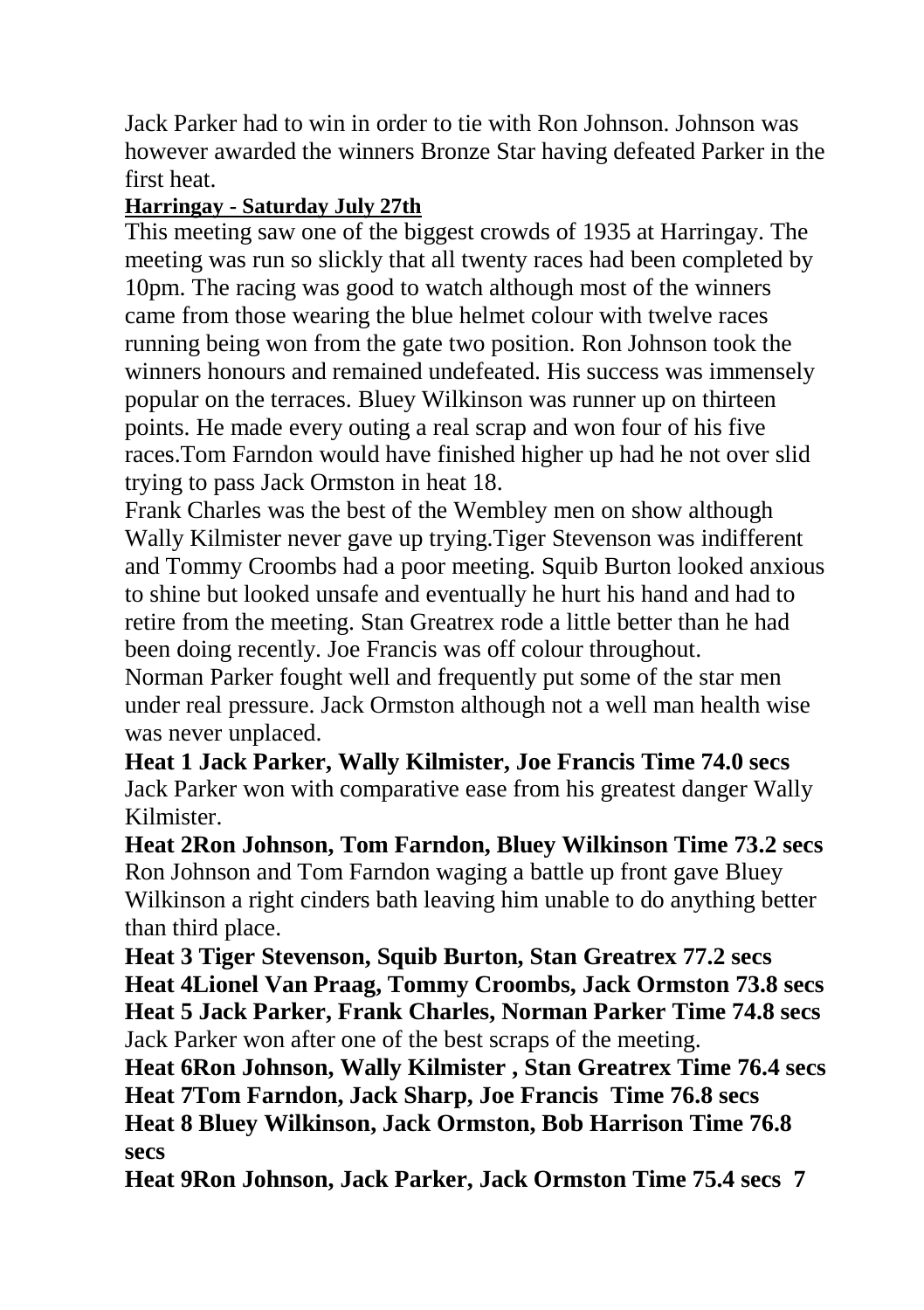**Heat 10Frank Charles, Wally Kilmister, Jack Sharp, Squib Burton (fell injured hand) Time 75.8 secs**

**Heat 11Tom Farndon, Jack Parker, Tommy Croombs, Bill Pitcher Time 74.2 secs**

**Heat 12 Tom Farndon, Stan Greatrex, Bob Harrison, Lionel Van Praag (Blown motor) Time 75.8 secs** 

Lionel Van Praag was showing Tom Farndon the way home only to suffer a blown engine.

**Heat 13Bluey Wilkinson, Tommy Croombs, Norman Parker Time 75.4 secs**

**Heat 14Bluey Wilkinson, Wally Kilmister, Tiger Stevenson Time 77.0 secs**

## **Heat 15Frank Charles, Jack Ormston, Stan Greatrex Time 77.2 secs**

This was the best race of the meeting as it produced a four lap scrap for the win. Jack Ormston led going into the last bend but took it too wide. Frank Charles slipped through the gap and although Ormston closed up on the dash to the line Charles held on to win by a whisker.

**Heat 16Ron Johnson, Norman Parker, Bob Harrison Time 77.2 secs**

**Heat 17Bluey Wilkinson, Jack Parker, Jack Sharp Time 75.0 secs Heat 18Jack Ormston, Norman Parker, Wally Kilmister, Tom Farndon (fell) Time 77.8 secs** 

**Heat 19Ron Johnson, Bill Pitcher, Lionel Van Praag Time 78.8 secs Heat 20Frank Charles, Tommy Croombs, Tiger Stevenson Time 76.4 secs**

**Belle Vue - Saturday August 3rd**

Thrills and intense excitement were the order of the evening at Belle Vue as the riders keen on securing every point possible served up racing of a really high standard. The riders who preferred to ride the inside line were heard to complain bitterly of the shortage of tyre gripping material on the inside of the track but the riders who took the bends fairly wide were well served with grippy conditions.

Several riders met with wretched luck which made all the difference between success and failure. The victor was Australian Bluey Wilkinson. Dicky Case with the same total of 14 points received a big disappointment in losing by a matters of three seconds on the aggregate **8** total time for the riders five scoring heats.

**Bluey Wilkinson total aggregate time 6 minutes 39 seconds.**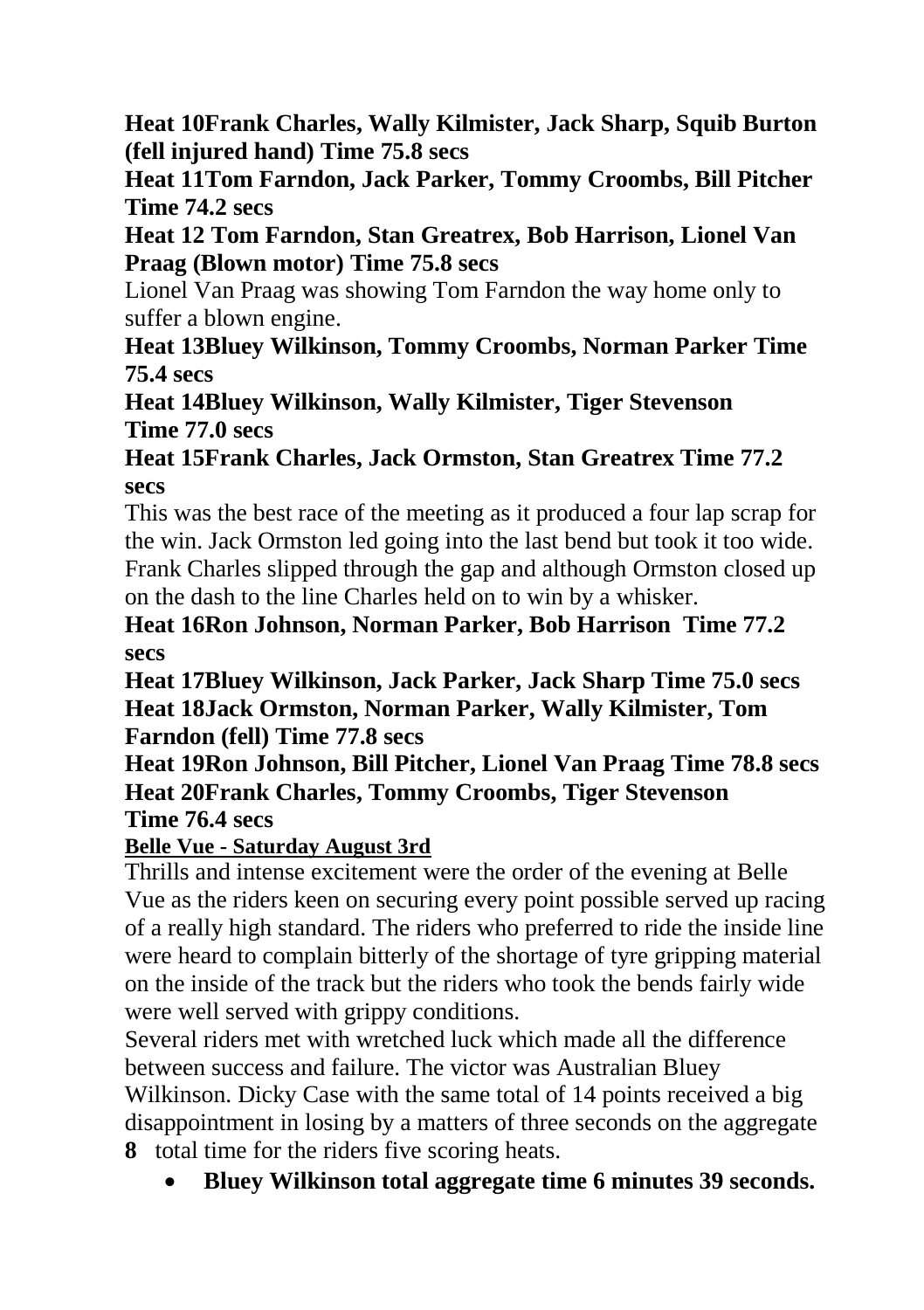**Dicky Case total aggregate time 6 minutes 42 seconds.**

Bluey Wilkinson was presented with the Northern Championship Trophy and the Star Championship Round Winners Bronze Star amidst terrific applause.

**Heat 1 Eric Langton, Bill Kitchen, Frank Charles Time 77.0 secs Heat 2Bluey Wilkinson, Wally Kilmister, Joe Francis Time 80.2 secs**

**Heat 3Joe Abbott, Lionel Van Praag, No Third Time 80.1 secs**

**Heat 4Tom Farndon, Dicky Case, Tommy Croombs Time 79.0 secs Heat 5Wally Kilmister, Lionel Van Praag , Frank Charles Time 80.0 secs**

**Heat 6Eric Langton, Tommy Croombs, Tiger StevensonTime 79.1 secs**

**Heat 7Dicky Case, Bluey Wilkinson, Max Grosskreutz Time 78.3 secs**

**Heat 8Tom Farndon, Bob Harrison, Joe Abbott Time 80.2 secs Heat 9Tom Farndon, Max Grosskreutz, Frank Charles Time 78.4 secs**

**Heat 10Dicky Case, Joe Abbott, Wally Kilmister , Eric Langton (Puncture) Time 80.2 secs**

Eric Langton suffered misfortune which totally put him out of the running for the rostrum. He was riding like a sure winner with a lead of 10-12 lengths when his tyre punctured on the third lap. Langton's misfortune was followed by a wheel to wheel duel between Case and Abbott. After two laps of passing and re passing Dicky Case gained the upper hand.

**Heat 11Bluey Wilkinson, Tommy Croombs, Frank Charles, Joe Abbott (Ex) Time 79.4 secs** 

**Heat 12Bluey Wilkinson, Tiger Stevenson, Bob Harrison Time 80.4 secs** 

**Heat 13Lionel Van Praag, Bill Kitchen, Tommy Croombs Time 79.4 secs** 

**Heat 14Eric Langton, Max Grosskreutz, Stan Greatrex Time 79.1 secs**

**Heat 15Tom Farndon, Bill Kitchen, Tiger Stevenson Time 79.3 secs Heat 16Dicky Case, Lionel Van Praag, Bob Harrison Time 82.1 secs Heat 17Dicky Case, Tiger Stevenson, Frank Charles 81.3 secs Heat 18Bluey Wilkinson, Eric Langton, Tom Farndon Time 79.0 secs 9**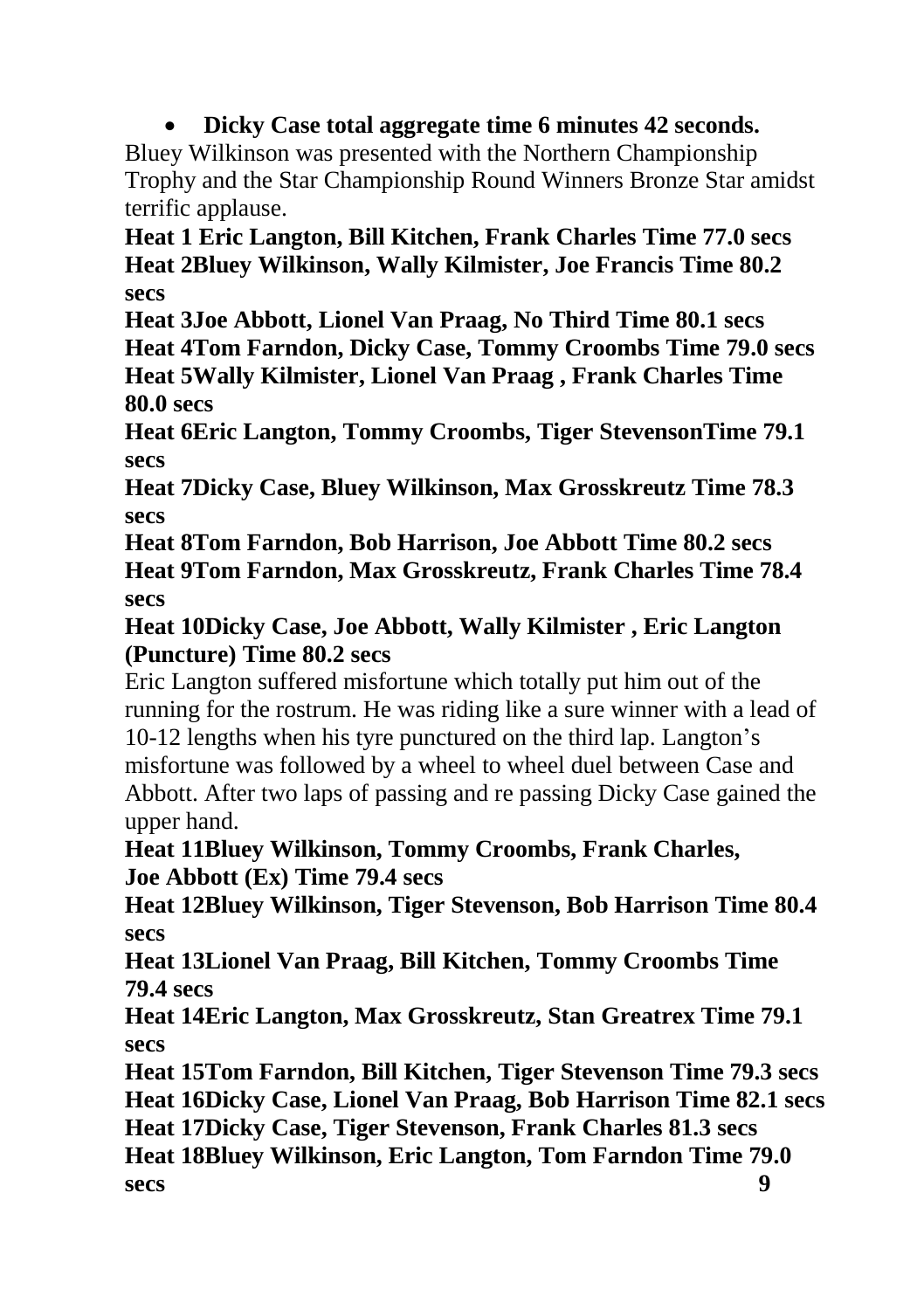Tom Farndon over slid when making a now or never burst to pass the race leader Eric Langton on the second bend of the third lap. Before Tom could correct himself Bluey Wilkinson had taken full advantage of a ten lengths arrears to gain a similar lead. Langton was again hotly pursued but appeared an odds on winner until he left the last bend wide and Wilkinson cut inside to win brilliantly.

## **Heat 19Bill Kitchen, Joe Abbott (Fell Rem) Time 85.0 secs**

Joe Abbott fell and Bill Kitchen rode around slowly to ensure he didn't lap him.

## **Heat 20Tommy Croombs, Wally Kilmister, Max Grosskreutz Time 82.4 secs**

## **West Ham - Tuesday August 13th**

West Ham staged the sixth and final eliminating round which was won by the local hero Bluey Wilkinson. Bluey won all five of his races with the greatest of ease as he totally outclassed the opposition.

The racing at West Ham was really first class. Outstanding incidents were the equalling of the track record of 44.30 m.p.h. By both Vic Huxley and Tommy Croombs and the return to form of Tiger Stevenson.

The Fifteenth heat decided the issue. The unbeaten at that stage Wilkinson and Tom Farndon met along with Vic Huxley who was also still in the running. Bluey Wilkinson took command of the race right from the start and held a long lead until the last corner where he took no chances and slowed down. At that point Huxley put in a spurt and closed up a lot of ground but Wilkinson was still in control.

In the last event all Wilkinson had to do was finish first or second to take the winners Bronze Star. Bluey took first place easily enough ahead of Tommy Croombs. Croombs spent his time shutting out Frank Charles so making sure of his West Ham team mates victory.

The West Ham management were annoyed by the absence of Manchester stars Eric Langton and Joe Abbott who it was rumoured were suffering still from injuries sustained in a recent National Trophy match.

In winning Bluey Wilkinson finished as the top qualifier for the Star Final. As a result of his nights work his earnings were said to be around £68. Runner up at West Ham was Vic Huxley with 13 points while the third place prize was shared by Tiger Stevenson and Tom Farndon who both recorded 12 points.

## **10 Heat 1 Vic Huxley, Jack Sharp, Tiger Stevenson**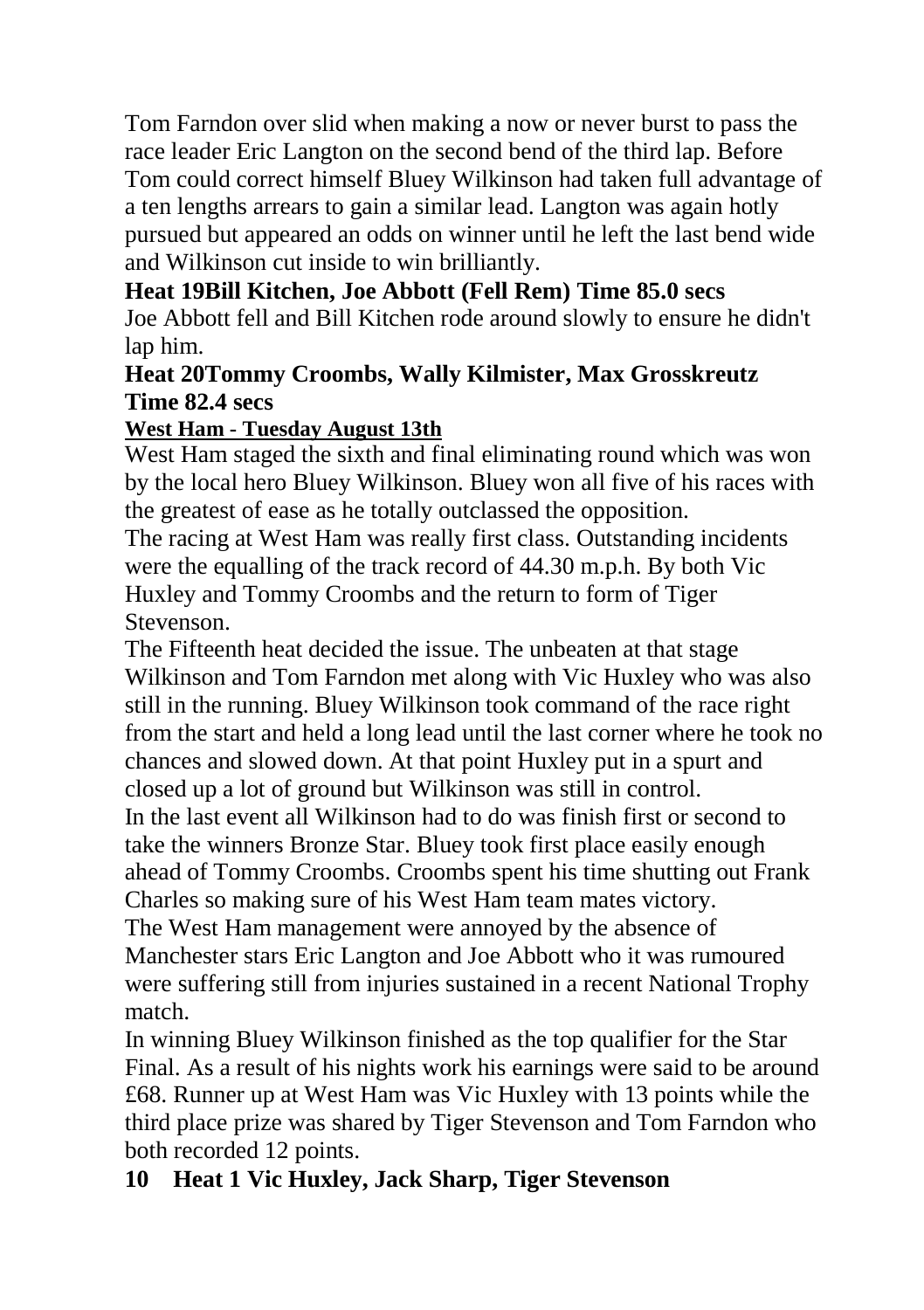**(Fell Remd), Syd Jackson (Mt) Time 81.2 secs Heat 2Bluey Wilkinson, Bill Kitchen, Rol Stobart, Norman Parker (Mt) Time 82.6 secs Heat 3Tom Farndon, Frank Charles, Lionel Van Praag, Mick Murphy (Fell) Time 84.0 secs Heat 4Jack Parker, Tommy Croombs, Geoff Pymar, Stan Dell Time 84.6 secs Heat 5Bluey Wilkinson, Tiger Stevenson, Mick Murphy, Geoff Pymar (Mt) Time 81.2 secs Heat 6Tom Farndon, Tommy Croombs, Rol Stobart, Syd Jackson Time 83.0 secs Heat 7Bill Kitchen, Vic Huxley, Frank Charles, Jack Parker Time 83.4 secs Heat 8Jack Sharp, Morian Hansen, Lionel Van Praag, Stan Dell (Fell) Time 85.6 secs Heat 9Tiger Stevenson, Stan Dell , Frank Charles, Rol Stobart Time 84.0 secs Heat 10Bluey Wilkinson, Lionel Van Praag, Jack Parker, Syd Jackson Time 85.8 secs Heat 11Tiger Stevenson, Tommy Croombs, Bill Kitchen, Lionel Van Praag Time 83.2 secs Heat 12Tom Farndon, Bill Kitchen, Jack Sharp, Geoff Pymar Time 84.4 secs Heat 13Vic Huxley, Tommy Croombs, Morian Hansen, Mick Murphy Time 83.6 secs Heat 14Frank Charles, Syd Jackson, Geoff Pymar, Morian Hansen Time 88.0 secs Heat 15Bluey Wilkinson, Vic Huxley, Tom Farndon, Stan Dell Time 83.2 secs Heat 16Jack Parker, Jack Sharp, Rol Stobart, Mick Murphy (Fell) Time 87.2 secs Heat 17Tiger Stevenson, Tom Farndon, Jack Parker, Morian Hansen 83.6 secs Heat 18Bill Kitchen, Stan Dell, Mick Murphy, Syd Jackson Time 84.8 secs Heat 19Vic Huxley, Lionel Van Praag, Rol Stobart, Geoff Pymar Time 87.0 secs Heat 20 Bluey Wilkinson, Tommy Croombs, Jack Sharp Frank Charles Time 86.2 secs 11**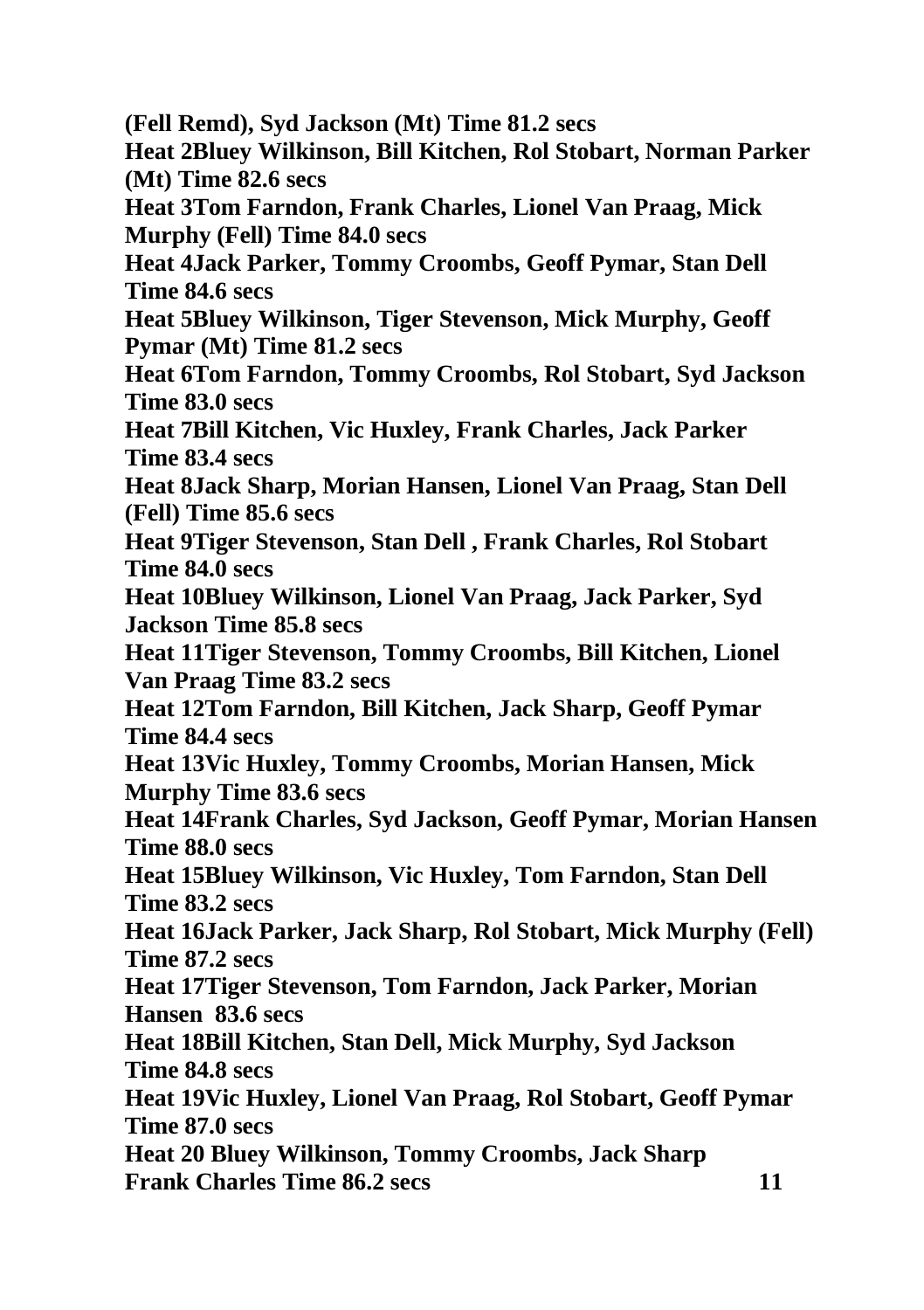## **National League Riders Star Final Championship Wembley – Thursday August 29th 1935**

Sixteen riders were to take part in the Star Championship Final over a 20 heat race format. Points were to be on a 3-2-1-0 basis with the highest scorer being declared the winner. In the event of a tie for first place the Star Championship was to be decided by a single round match race. Any tie for second and third places would see the cash prizes lumped together and then split equally amongst the riders concerned with both being presented with a bronze star.

The Star newspaper once again provided the prize money and trophies as below.

- **1 st Place – A Silver Star and £100.00 – Frank Charles**
- **2 nd Place – A Bronze Star and £50 – Jack Ormston**
- **3 rd Place - £25 – Max Grosskreutz**

In total the amount of prize and appearance money available for the meeting amounted to being the highest that had even been given out at a Speedway meeting. Each rider had a meeting guarantee of taking home £5. There was also a payment for finishing order in each heat as below:-

- **First Place - £4 and 10 shillings**
- **Second Place - £3**
- **Third Place - £1 and 10 shillings**

Frank Charles who had come out of retirement to join Wembley a year earlier in 1934 put in a superb performance against a top class field to become the first Wembley rider to win the Star Championship Final. Charles won each of his five races fairly easily and the only time he looked in danger was his last ride when Eric Langt6on held him back for a couple of laps.

The Star Championship was staged in front of the biggest Wembley crowd of the year.

Jack Ormston was the surprise packet of the meeting and he just toyed with the more fancied Jack Parker, Eric Langton and Dicky Case. Ormston's 14 points wire more than well deserved.

Joint fourth place went to those riders who finished on 10 points Jack Parker, Eric Langton and Bluey Wilkinson.

Of the rest Dicky Case, Bill Kitchen, Vic Huxley, Bluey Wilkinson and Eric Langton were all disappointing and only gave rare glimpses of **12** what they were really capable of.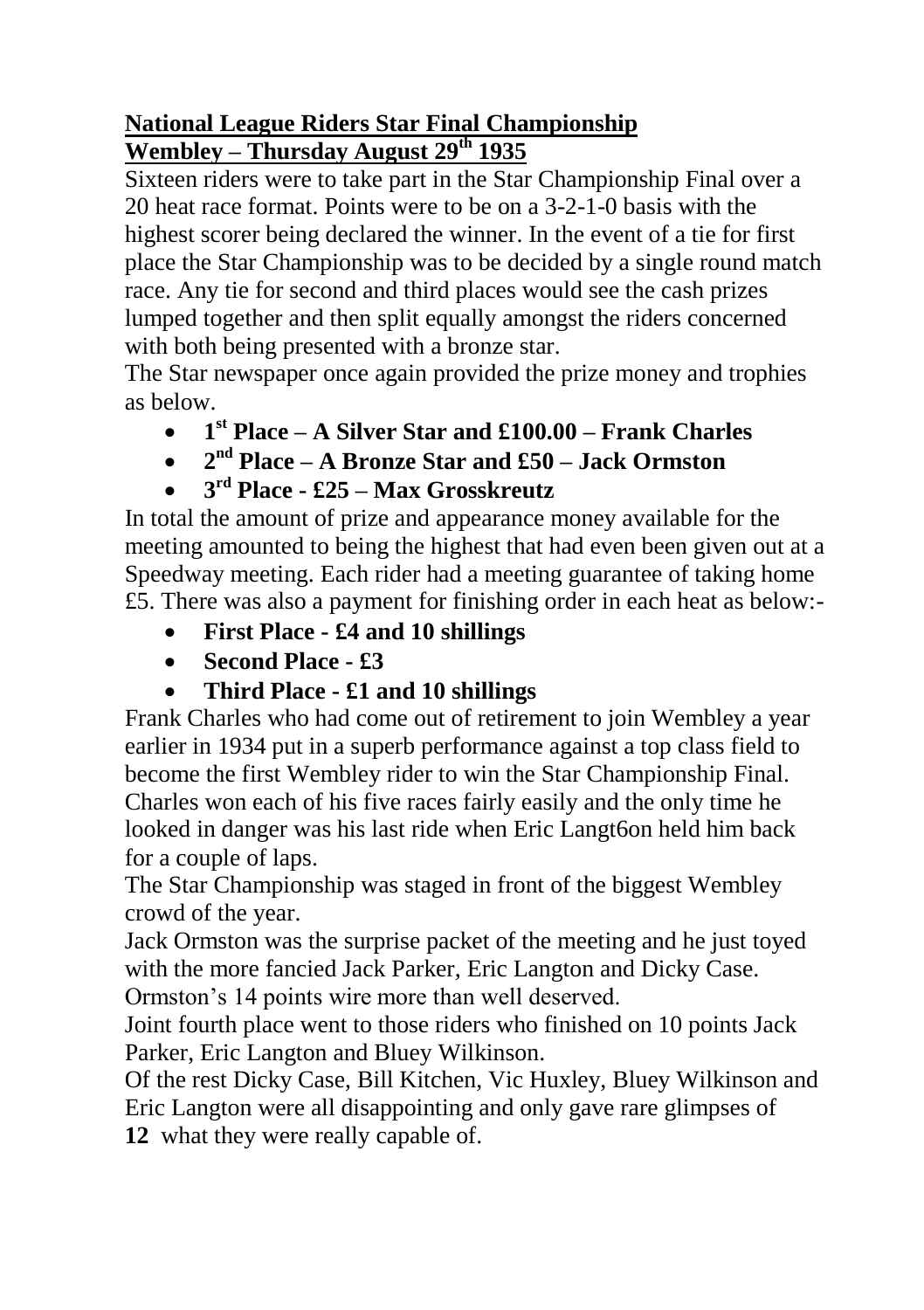Vic Huxley was the best of the also rans and when he finally got going he was superb. In his last two races he gave the crowd full value for money. In one heat he was last coming out of the first bend but in turn he passed Tiger Stevenson, Norman Parker and Bill Kitchen to gain one of the most spectacular wins of the night.

In the absence of Ron Johnson and Tom Farndon (following the horrendous crash at New Cross which cost Farndon his life), Geoff Pymar and Norman Parker qualified to fill the gaps. It should have been Bob Harrison of Belle Vue instead of Norman Parker but he was unable to get down to Wembley for the meeting.

| <b>RIDERS</b>           |                         | 1              | $\overline{2}$ | 3              | 4              | 5              | <b>TOT</b> |
|-------------------------|-------------------------|----------------|----------------|----------------|----------------|----------------|------------|
| 1                       | <b>Eric Langton</b>     | F              | 3              | $\overline{2}$ | 3              | $\overline{2}$ | 10         |
| $\overline{2}$          | <b>Max Grosskreutz</b>  | 3              | 3              | 3              | 1              | 3              | 13         |
| 3                       | <b>Dicky Case</b>       | 1              | $\overline{2}$ | $\overline{2}$ | 3              | F              | 8          |
| $\overline{\mathbf{4}}$ | Arthur "Bluey"          | $\overline{2}$ | $\overline{2}$ | 3              | 1              | $\overline{2}$ | 10         |
|                         | Wilkinson               |                |                |                |                |                |            |
| 5                       | <b>Lionel Van Praag</b> | 1              | 0              | $\overline{2}$ | 0              | F              | 3          |
| 6                       | <b>Jack Parker</b>      | $\overline{2}$ | 2              | 0              | 3              | 3              | 10         |
| 7                       | <b>Jack Sharp</b>       | 0              | $\bf{0}$       | 1              | $\bf{0}$       | $\bf{0}$       | 1          |
| 8                       | <b>Frank Charles</b>    | 3              | 3              | 3              | 3              | 3              | 15         |
| 9                       | <b>Geoff Pymar</b>      | 1              | 1              | $\bf{0}$       | $\bf{0}$       | 1              | 3          |
| 10                      | <b>Tommy Croombs</b>    | $\overline{2}$ | 1              | $\overline{2}$ | 1              | 1              | 7          |
| 11                      | <b>Jack Ormston</b>     | 3              | 3              | 3              | $\overline{2}$ | 3              | 14         |
| 12                      | <b>Wally Kilmister</b>  | F              | F              | <b>Ns</b>      | <b>Ns</b>      | <b>Ns</b>      | $\bf{0}$   |
| 13                      | <b>Bill Kitchen</b>     | 1              | 2              | 1              | $\bf{0}$       | F              | 4          |
| 14                      | Harold "Tiger"          | $\bf{0}$       | 0              | $\overline{2}$ | 1              | 1              | 4          |
|                         | <b>Stevenson</b>        |                |                |                |                |                |            |
| 15                      | Norman Parker           | $\overline{2}$ | 1              | 1              | $\overline{2}$ | 0              | 6          |
| 16                      | <b>Vic Huxley</b>       | 3              | $\mathbf{1}$   | $\mathbf{1}$   | $\overline{2}$ | $\overline{2}$ | 9          |

**Heat Details**

**Heat 1 Max Grosskreutz, Bluey Wilkinson, Dicky Case,4 th Eric Langton (Fell)Time 76.2 secs (Track Record) Heat 2 Frank Charles, Jack Parker, Lionel Van Praag,Jack Sharp Time 76.2 secs (Equal Track Record) 13**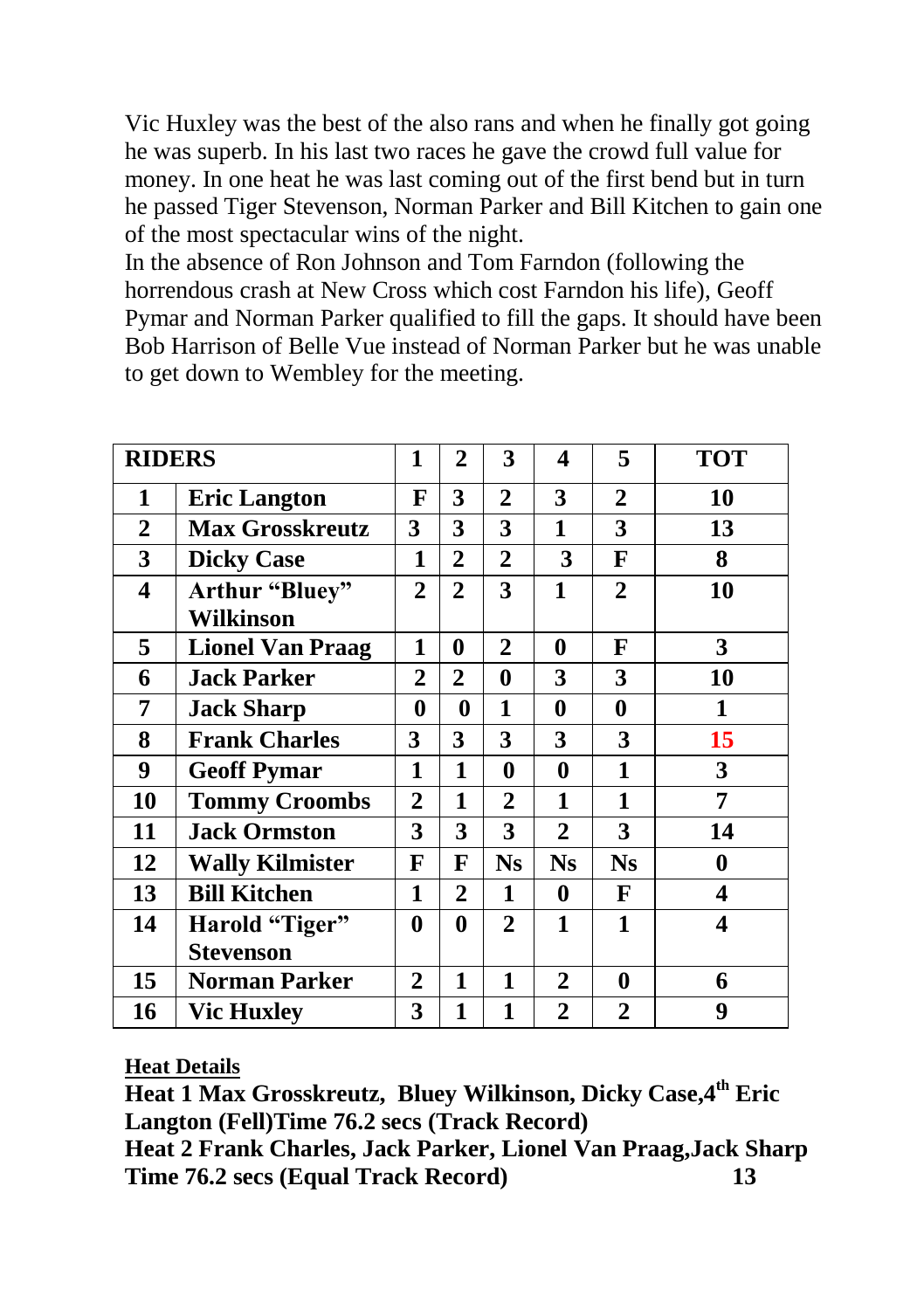**Heat 3 Jack Ormston,Tommy Croombs,Geoff Pymar, Wally Kilmister (Fell) Time 77.8 secs**

**Heat 4Vic Huxley, Norman Parker,Bill Kitchen, Harold "Tiger" Stevenson Time 77.0 secs**

**Heat 5 Eric Langton, Bill Kitchen, Geoff Pymar, Lionel Van Praag Time 78.8 secs**

**Heat 6 Max Grosskreutz, Jack Parker, Tommy Croombs, Harold "Tiger" Stevenson Time 77.8 secs**

**Heat 7 Jack Ormston, Dicky Case, Norman Parker, Jack Sharp Time 77.8 secs**

**Heat 8 Frank Charles, Bluey Wilkinson, Vic Huxley, Wally Kilmister (Fell Non Starter) Time 76.4 secs**

**Heat 9 Jack Ormston, Eric Langton, Vic Huxley, Jack Parker Time 77.8 secs**

**Heat 10 Max Grosskreutz, Lionel Van Praag, Norman Parker, Wally Kilmister (Non Starter) Time 78.6 secs**

**Heat 11 Eric Langton, Harold "Tiger" Stevenson, Jack Sharp, Wally Kilmister (Non Starter) Time 78.8 secs**

**Heat 12 Bluey Wilkinson, Tommy Croombs, Bill Kitchen, Jack Sharp Time 78.6 secs**

**Heat 13 Frank Charles, Dicky Case, Harold "Tiger" Stevenson, Geoff Pymar Time 77.8 secs**

**Heat 14 Frank Charles, Jack Ormston, Max Grosskreutz (Fell Remd), Bill Kitchen (Ret) Time 78.8 secs**

This was the most important race as at this stage Frank Charles, Max Grosskreutz and Jack Ormston were all unbeaten. Jack Ormston was soon out of the running as he got crowded out on the first bend and could never make up the lost ground. Max Grosskreutz held the early lead with Frank Charles barely two lengths behind him. Halfway through the race Grosskreutz over slid and he was unable to right himself and down he went. Charles was aware enough to avoid the fallen Australian. Jack Ormston overtook Grosskreutz to finish second while Max remounted to take the third place point.

**Heat 15 Dicky Case, Vic Huxley, Tommy Croombs, Lionel Van Praag Time 79.8 secs**

**Heat 16 Jack Parker, Norman Parker, Bluey Wilkinson, Geoff Pymar Time 78.6 secs**

**Heat 17Frank Charles, Eric Langton, Tommy Croombs 14 Norman Parker Time 79.6 secs**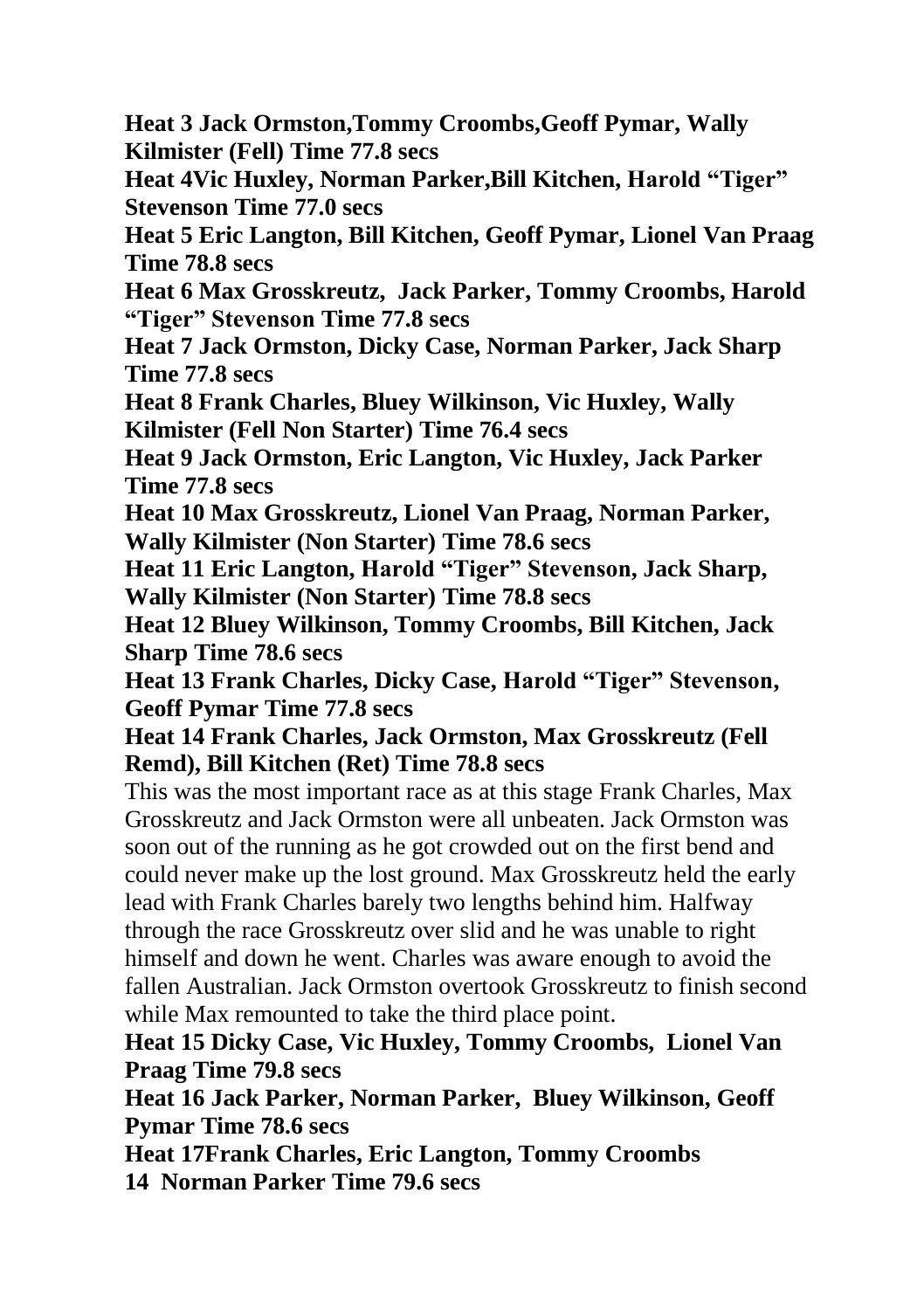**Heat 18 Max Grosskreutz, Vic Huxley, Geoff Pymar Jack Sharp Time 80.4 secs Heat 19 Jack Parker, Dicky Case (F), Bill Kitchen (F)**

**4 th Wally Kilmister (NS)Time 81.2 secs**

Jack Parker did a fine piece of work when he laid his machine down promptly to avoid the fallen Dicky Case.

## **Heat 20 Jack Ormston, Bluey Wilkinson, Harold "Tiger" Stevenson Lionel Van Praag (F) Time 80.0**

# **Referees**

**Andy Marlow** from Leicestershire has raised an interesting topic about the men in the middle.

The Speedway Referee - the people many fans love to hate, whose eyesight and parentage are often questioned by supporters of teams on the wrong end of their decisions. Of course we all know we could do a better job, would never get a decision wrong, but really it is a thankless task. Whatever decision is reached is going to annoy someone - irate riders complaining to incensed team managers and the crowd howling their derision in the direction of the referees box. But the simple fact is that without them there would be no speedway meetings to watch each week. They do their best in often trying conditions and after all they are only human(well most of them) and everyone makes mistakes from time to time(even you and me).

I recently saw a book listing all the Football League Referees since 1888 and it set me thinking that the speedway referee is a vital but neglected part of speedway history. To try to rectify this oversight I have recently started to compile a list of referees from the 1946 to 1964 era from my programme collection. This initial list is taken from Leicester Home programmes between 1949 and 1963.

| <b>R F JONES</b>  | 1949-50-51-52-53-54                         |    |
|-------------------|---------------------------------------------|----|
| A B TAYLOR        | 1949-50-51-52-53-63                         |    |
| <b>GRALLAN</b>    | 1949                                        |    |
| E G COPE          | 1949-50-51-52-53-54-55-56-57-58-59-60-61-62 |    |
| <b>HPELLIS</b>    | 1950-51-52-53-55-60-61-62-63                |    |
| C CLEGG           | 1952                                        |    |
| E W B ROE         | 1953-54-55-56-57-58-59-60-61-62             |    |
| <b>EPHARROW</b>   | 1959 - At Two Composite meetings only       |    |
| G H REYNOLDS 1963 |                                             | 15 |
|                   |                                             |    |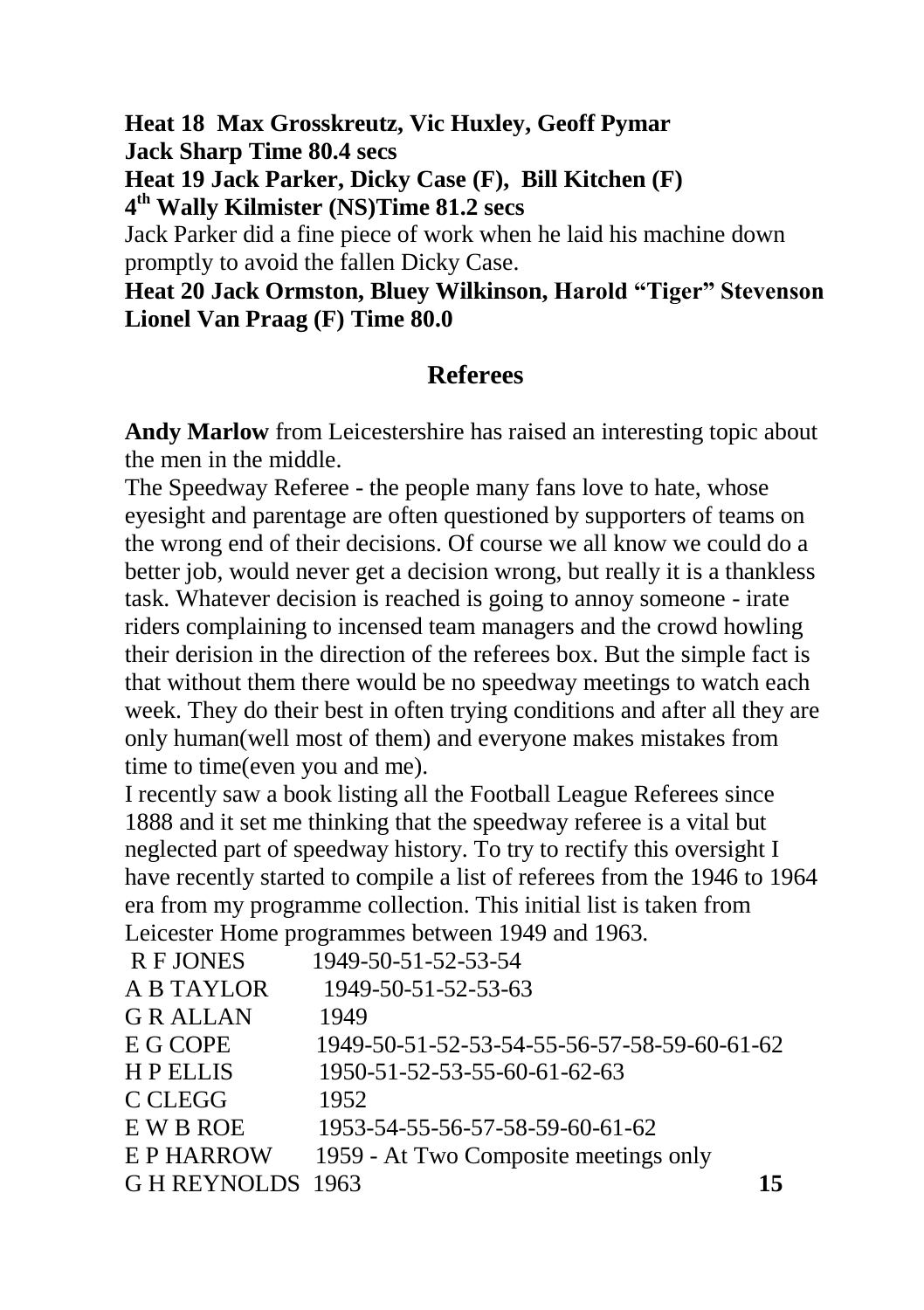They were listed as ACU Stewards between 1949 and 1956 and ACU Referees from the beginning of 1957.

It seems that each season usually the same two or three referees officiated at meetings. Maybe appointments were made on a local basis. I am hoping that people who have pre-war programmes and magazines in their collections may be able to help me fill in the details for that era.

Any assistance that you can give would be much appreciated. I can be contacted at marlow.a@sky.com

# **A J Hunting arrives in Great Britain 1928.**

This is an extract from "The World wide adventures of AJ Hunting" by Tony Webb. It has been written in collaboration with the Hunting family and research at National Archives London and Queensland Archives Brisbane Australia.

Leaving his Davies Park operations under the capable control of brother Frank, AJ. travelled by train to West Australia leaving Brisbane on January 17, 1928. In Perth he visited the speedway at Claremont where he met up with John S. Hoskins. This is the only known reference of a meeting between AJ. and J.S.H. A report in the West Australian newspaper stated that AJ told J.S.H that he already had one track in England under construction. This is important in speedway history confirming that AJ. was one step ahead of the "father of speedway". AJ's meeting with JSH was reported in the West Australian Sunday Times thus:

*"Passing through during the week from Brisbane en route to the United Kingdom was Mr. A. J. Hunting. He is under contract to put on several motor cycle racing meetings and as such had a " particularly interesting" chat with the. local speedway "live wire," Mr. J S Hoskins. In England, the first small dirt track is being completed, it is also-the first to be put down in Europe, it will be fit to ride on by the time Mr. Hunting's men get there in April. Mr. Hunting has obtained two world famous riders among others in "Billy" Lamont and Cecil Brown, while other speedmen from Brisbane have intimated their intention of making the trip. A movement is on foot to get them to stay in Perth and compete on the way over for one Saturday at least. This will be early in March.*  **16** *Providing they stay here a picked team of riders will be pitted*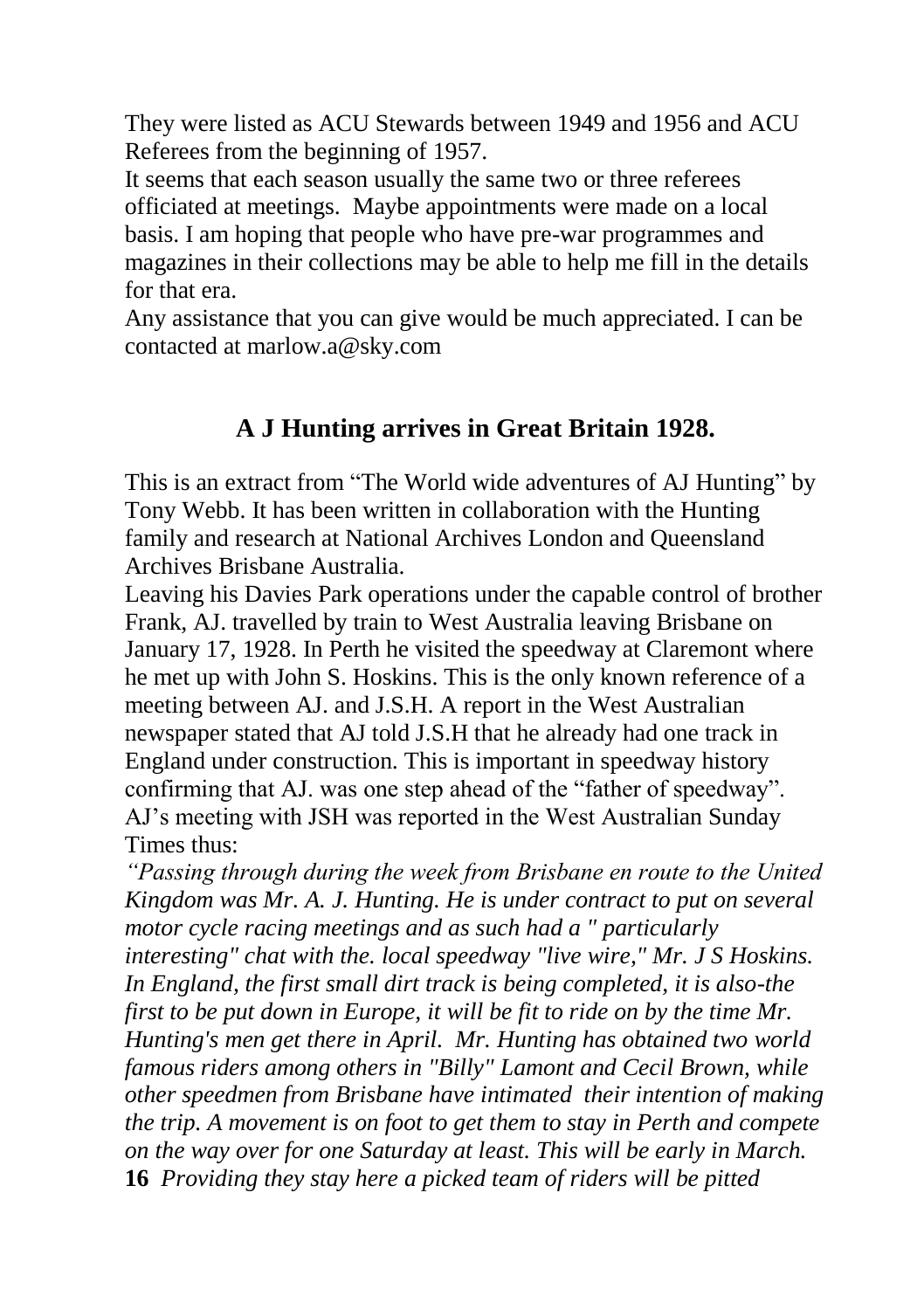*against them, which will give us ample opportunity to compare our speedsters with the world's best. Early developments, if successful, will be awaited by Speedway followers"*.

AJ then boarded the SS Nalder at Fremantle en route for London. His ventures attracted the attention and the imagination of the press across the world. The progress was recorded almost daily in the London Times and the Brisbane newspapers, not always correctly.<sup>2</sup>

Discussions had previously taken place with Stanley Glanfield when he was in Brisbane. Plans were finalised to bring a party of Australian riders to England. Other promoters from Australia and England were also showing a keen interest. Both John S. Hoskins in Perth and Jimmy Baxter in London were hatching plans. A mention here of John S. Hoskins, as his name was been linked with the Hunting promotions in England, and later in South America, in articles in the Speedway News. It is certain he was not employed by .AJ. at any time. We will explore the JHS story in a later chapter.

Jimmy Baxter had already encouraged three Australians from Sydney, Keith McKay, William James Pomfroy and Geoff Meredith to travel to England to form a rival company known as Dirt Track Speedways Limited. AJ, who has been called a "monopolist" lost no time in making contracts with the English National Greyhound Association to run speedway on smaller tracks within several London greyhound stadiums. At this time another Australian promoter, Geoff Meredith, became speedway's first tragedy. He died of illness after visiting the Isle of Man TT races in 1928AJ'S date of arrival in England has always one of considerable debate among historians. His name is not on any shipping arrival listings. The recent discovery of his passport and a letter written at the time proves the arrival in Marseilles on February 17. He spent a day their with Mac Bowcher, who he met on board. He dined with a French lady who helped AJ mail a parcel of magazines back to Ethel. He then caught the Blue Arrow Express to London, via Calais and Dover, The passport fails to show an arrival date in England .He is reported in several publications that he arrived at High Beech by taxi in the afternoon of the historic meeting of February 19. It is possible, but it would have been an extremely tight time frame. It was widely reported that AJ then expressed dismay at the lack of organisation at High Beech, He was invited to prepare the track for the next meeting. This same story is repeated by the prolific British author Norman Jacobs, **17**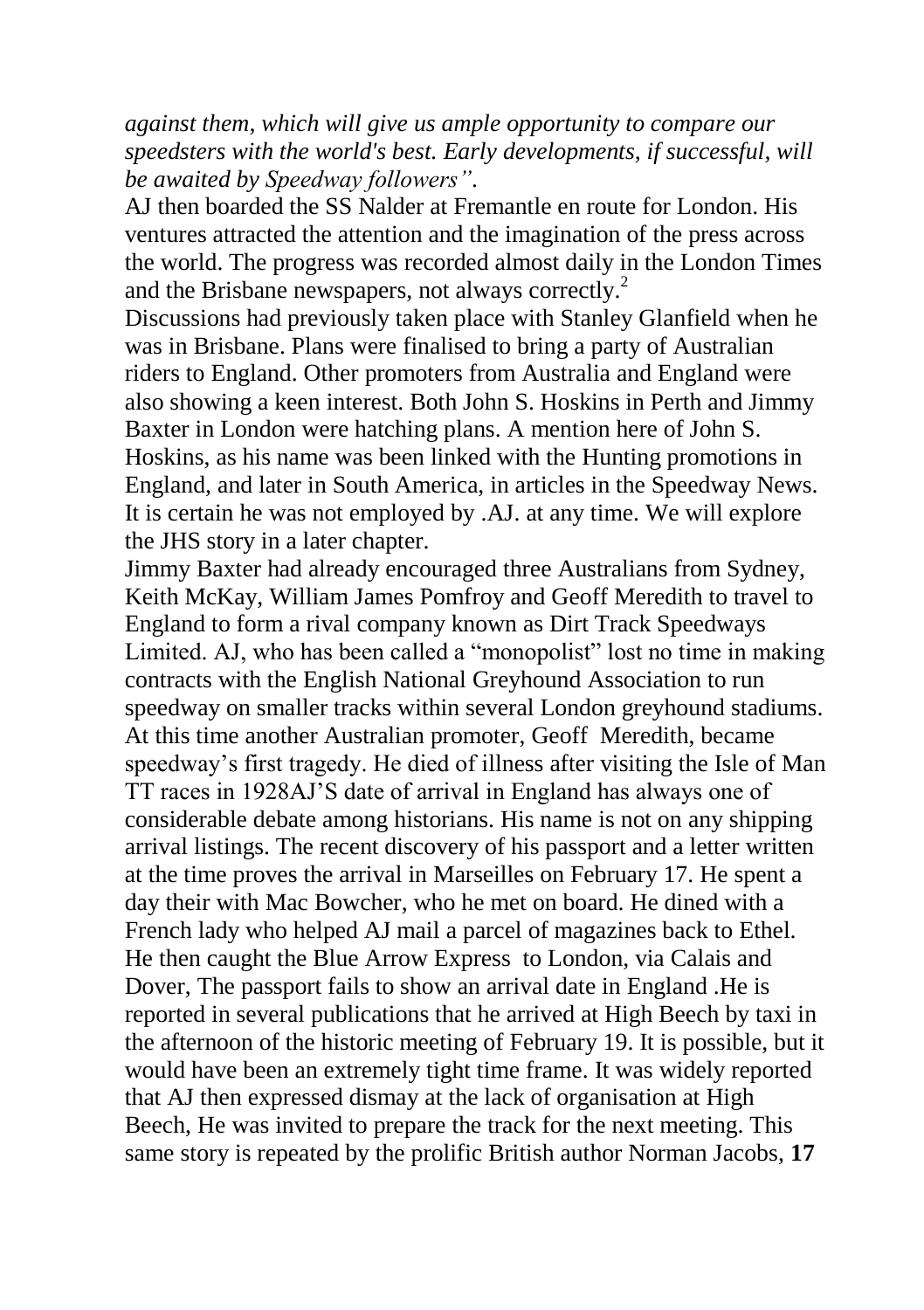in his 2005 publication, Speedways Classic meetings, to quote Norman's words,

*"In spite of the excitement and its importance to speedway history, there was one man present at the meeting who was not too impressed with the days proceedings and that was Australian promoter A J Hunting. Johnnie Hoskins, not withstanding, Mr Hunting had become the leading promoter of speedway in the world and had under his wing the leading Aussie riders of the time including Frank Arthur and Vic Huxley. After the meeting AJ sought out Hill Bailey and said you have got it all wrong old boy, that was not the way to run a speedway meeting."*

As discussed elsewhere, doubts exist on this arrival. Respected historians Cyril May in his "Complete History of Speedway" states AJ arrived on the morning of the High Beech meeting. Robert Bamford in 'Speedway the Pre War Years' recorded the former account. Some others say it was physically impossible to achieve that arrival date. The author discovered Marseilles and Paris post cards, dated March 5 and 7 mailed to his daughter Nancie Hunting by AJ on March 6 and 8 1928. This raises the question if AJ did arrive on February 19,or is it logical to assume he would delay the posting of the card for two weeks? AJ gave his address as 41-43 Fleet Street London EC4

*Speedway historians have always argued over the arrival dates in London. The main problem is that the shipping records, on line, indicate the arrival of all the riders except JSH and Schlam as May 9 at Tilbury. This indeed was the destination on the tickets. The official records have a red line drawn through the entries but this is not repeated on the on-line versions.* 

On his arrival in London, AJ had talks with Jack Hill Bailey who introduced AJ to a journalist from the Daily Mirror. The plans for what was termed a Speedway Movement made headlines in that paper with a photo of AJ. Very soon AJ was approached by company touts and a series of luncheons and dinner meetings commenced as AJ was introduced to all the influential men in the city. After two weeks AJ felt he was not making progress, he had his team ready to depart from Brisbane, waiting on the money for fares. It is important to state the financial affairs were always conducted from London. In the end AJ gave his fellow directors in London an ultimate, if the money for fares was not sent by the weekend the tour would be cancelled. At noon on **18** the Saturday AJ's representative in Brisbane received 1,700 pounds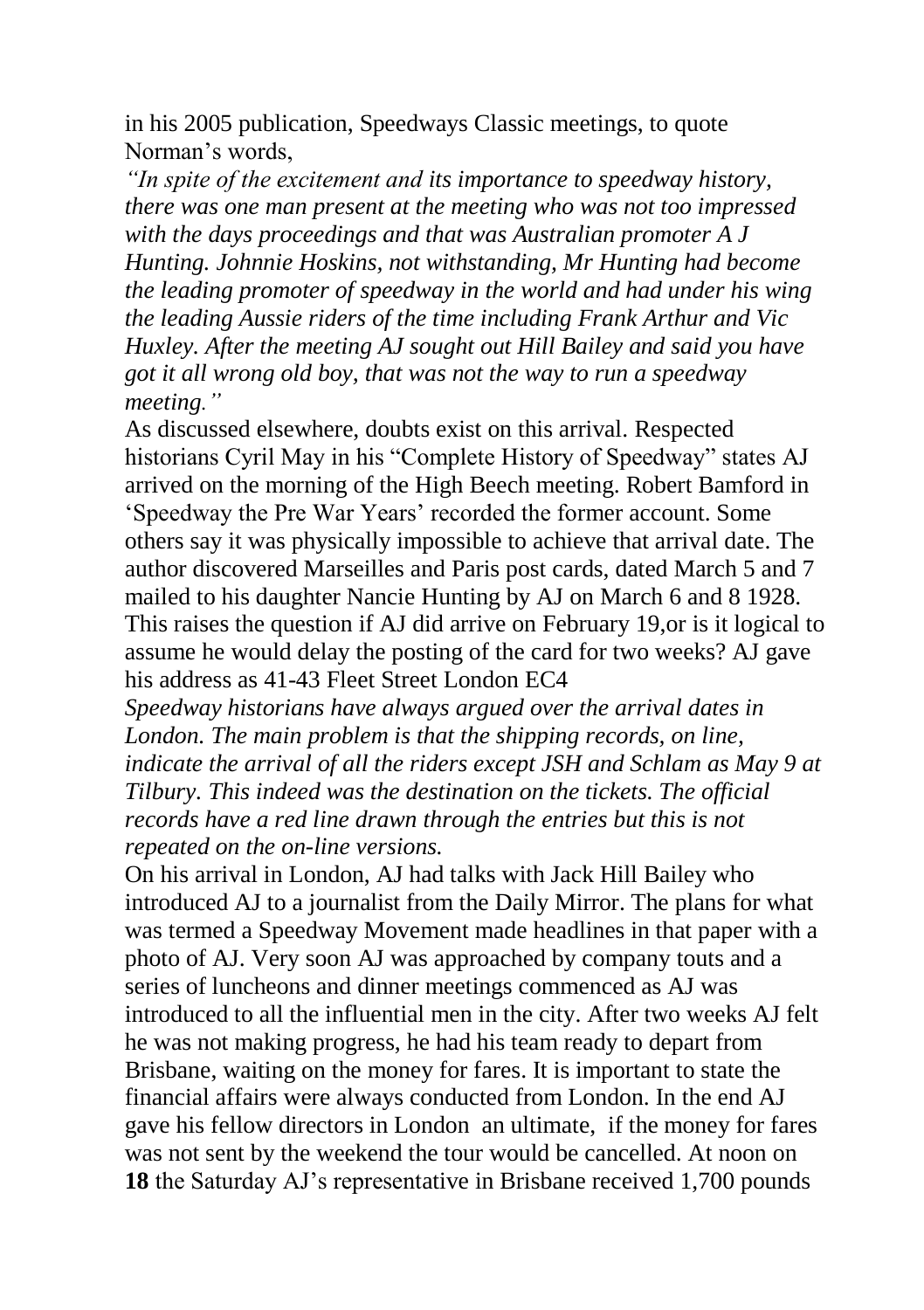by cable from London and things started moving. The press then announced A J was a director of a new company National Speedway Ltd. however the company was International Speedways Ltd (ISL), the "inter" had been missed out. Another director was stated to be Colonel Bersey who had Wembley connections. Brisbane Speedways Ltd was confimed as shareholder. The article was in the Canberra Times on March 17 and stated plans were in hand to open at Wembley in May. This report was misleading. There was no Brisbane Speedways Ltd registered and no evidence that AJ had Wembley in his sights. The question then arises did AJ have the blessing of the directors of National Speedways in Brisbane when he took off for England? The answer is no, he did not, at the farewell dinner in Brisbane, W. E.Robbins refers to AJ, and a syndicate that raised the money for the floatation of ISL in England. This "syndicate" arises again in a letter by AJ when he despairs of the procrastination of the businessmen in England. We now know there were four Brisbane based men in the syndicate, W. E. Robbins, F.A Hunting, K. Logan and Norman Pritchard. It is important to emphasise the venture was not backed by the full board of Davies Park Speedway. Whatever happened in the boardroom between AJ's departure from Brisbane and his arrival in England is not known. It was further announced in The Times newspaper on March 23 1928 that AJ had succeeded in floating a 30,000 pound company known as International Speedways Limited (ISL) for the express purpose of promoting speedway in England.

From records in the National Archives, which I visited with UK Historian Peter Oakes in 2013, it is confirmed that ISL were quickly taken over by another company Speedway Trust Ltd registered on June 11 1928. It is this company, not ISL, who ran the show from June 1928. Records show that AJ was awarded 267,420 one shilling shares in Speedway Trust, another company, Secretarial Agency Ltd was awarded 181, 147 shares for consultation work. It is assumed that these allotments of shares were compensation for the preparation work done by AJ and it is quite likely he had an interest in Secretarial Agency Ltd. ISL continued to have its name on the programmes. The promoting company, ISL, in reality it was a subsidiary of Speedway Trust and never made a financial return.

A strong Board of Directors was drawn from some very influential London identities. Under the chairmanship of Colonel Walter Bersey of Wembley Exhibition fame, fellow board members included **19**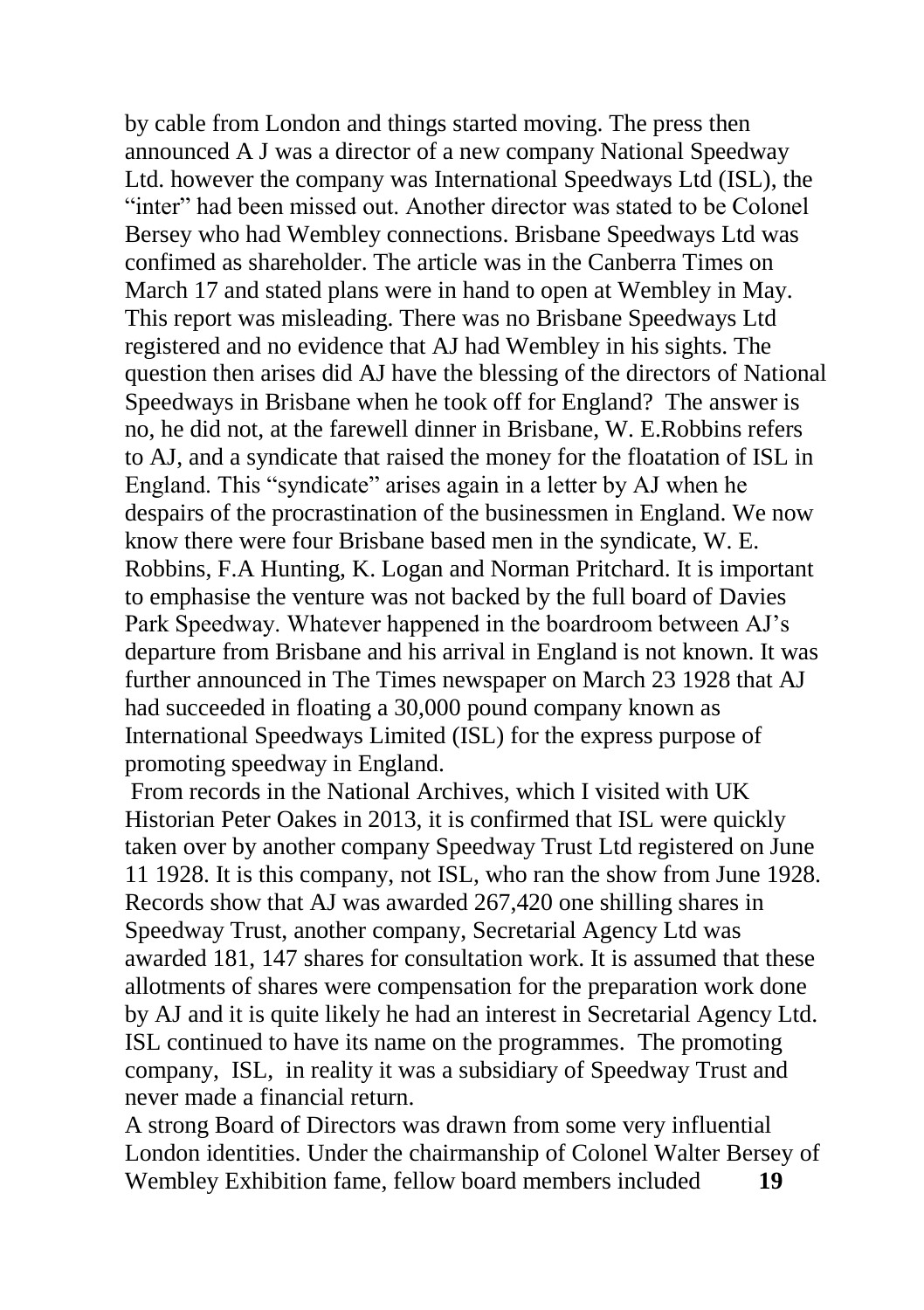Theodore Goddard, a lawyer and director of Picture Post, W.J.Cearns, Sir John Rhodes DSO, Lord Strathsey, Arthur Johnson OBE, Charles E Wakeling, William E Robbins and Lord Sempil. General Manager was Vivian Van Damm who later came to fame with the Windmill Theatre in London's West End. Speedway Trust had 903 subscribers including rival promoters Fred Mockford, Claude Langdon and W J Cearns. Motor racing icon Major Henry Seagrave was appointed as technical motorist advisor. ISL Ltd. had offices at 10, Sergeants Inn and 40-43 Fleet Street in Londons EC4.

The appointment of Lord Sempill to the board would prove to be a shrewd move by AJ. Later in the 1928 season speedway was gaining bad publicity by a section of the press, who labelled the sport as a low form of entertainment and something was needed to lift the public image. Lord Sempill was able to use his considerable influence to persuade Royalty, HRH King Alphonso of Spain, HRH Princess Ingrid of Sweden novelist Edgar Wallace, speed celebrities Sir Henry Segrave and SirMalcolm Campbell and actresses Miss May Bacon and Peggy O'Neil to attend speedway meetings and present the prizes. This lifted the profile of speedway in the public's eye. All the ISL company information is gleaned from newspaper articles. In fact the British Archives do not have any record of ISL, although they hold records of nearly every other speedway company from 1928. Meanwhile AJ had moved to a new address, the Loudon Hotel in Surrey Street WC1. In the Brisbane Courier Mail on March 20 1928 it was announced that a team of ten Australian riders, all Davies Park regulars, were to travel to England. Each rider and official had first class fares on the Orient liner 'Oransay' paid from Sydney to London and also received, as an added incentive, a parcel of shares in Speedway Trust. The riders chosen were Vic Huxley, Frank Pearce, Dicky Smythe, Noel Johnson, Hilary Buchanan and Ben Unwin, all from Brisbane, together with Frank Arthur, Jack Bishop Charlie Spinks from Toowoomba and Billy Lamont from Newcastle, New South Wales. Lamont in fact left earlier to travel via USA with Cecil Brown who was also a member of AJ.'s group. Officials Frank Hunting, Roland Robbins, Keith Logan and Norman Pritchard accompanied the riders. Prior to the departure the team were photographed by the Courier Mail in Adelaide Terrace. Frank Pearce, in a 1985 interview claimed the photo was taken in Wickham Terrace outside the Trades Hall Splendidly attired in suits and **20** hats, they probably had little idea of what a historic event this would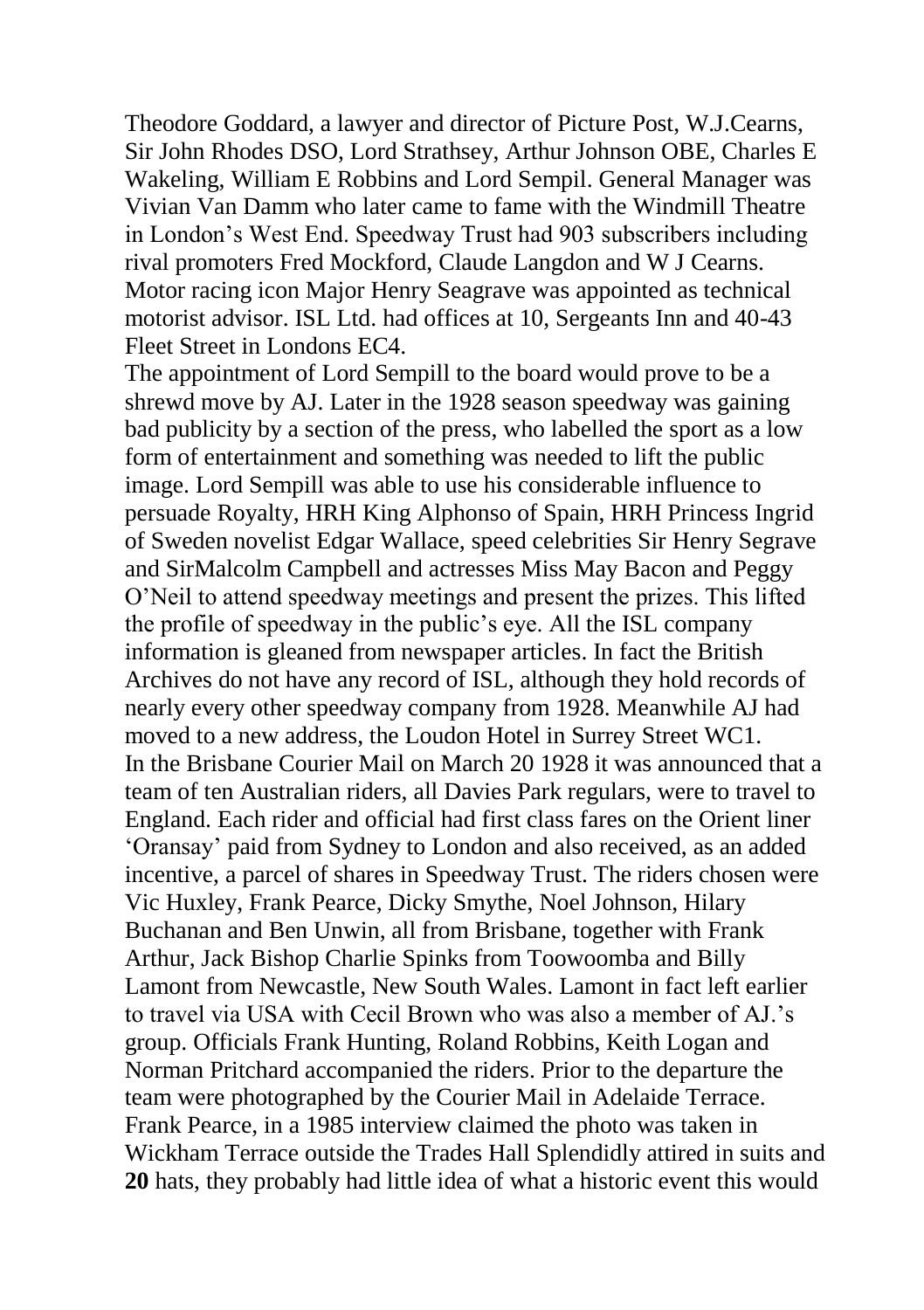be in the future of speedway. Later in the year Bert Spencer, Harold Stevens, Fred Hore and Lyle Boyd Pratt sailed to England to join up with the original party.

A farewell dinner was held at Brisbane's Constitutional Club in Adelaide Street on Thursday 22 March in honour of the UK-bound party, with toasts made by notable citizens, L.Barratt, Frank Hunting and Frazer East. Frank Pearce gave an eloquent reply on behalf of the riders. Frank was to prove a very articulate man, and his letters from England, published in the Sydney Showground programmes in 1935-36, have been absolute gems in tracing the history of these early days.

A further private farewell dinner was given for Vic Huxley on his return to Brisbane from Adelaide by his parents Mr. and Mrs. H.Huxley. The dinner took place at "Morlancourt" Montague Road, South Brisbane, the home of Mr. and Mrs. H.C.Tipper. Tables were decorated in Vic's racing colours of helio and sky, which must have been a splendid display. Also present at the dinner were the Sydney riders Dick Sulway and Bob Stilley, who had arrived that very evening on the mail train from Sydney. They were collected from South Brisbane station by Skip Rees and rushed direct to the dinner. A farewell speedway meeting for the overseas riders was held at Davies Park on March 24 1928. At the close of the meeting the riders stood at intervals around the track and threw streamers into the spectators amid cheers and shouts of bon voyage. At that time Huxley and Smythe were riding in Adelaide, missing the formal farewell dinner. Smythe returned in time for the farewell meeting butHunting and Frazer East. Frank Pearce gave an eloquent reply on behalf of the riders. Frank was to prove a very articulate man, and his letters from England, published in the Sydney Showground programmes in 1935-36, have been absolute gems in tracing the history of these early days.

A further private farewell dinner was given for Vic Huxley on his return to Brisbane from Adelaide by his parents Mr. and Mrs. H.Huxley. The dinner took place at "Morlancourt" Montague Road, South Brisbane, the home of Mr. and Mrs. H.C.Tipper. Tables were decorated in Vic's racing colours of helio and sky, which must have been a splendid display. Also present at the dinner were the Sydney riders Dick Sulway and Bob Stilley, who had arrived that very evening on the mail train from Sydney. They were collected from South Brisbane station by Skip Rees and rushed direct to the dinner. **21**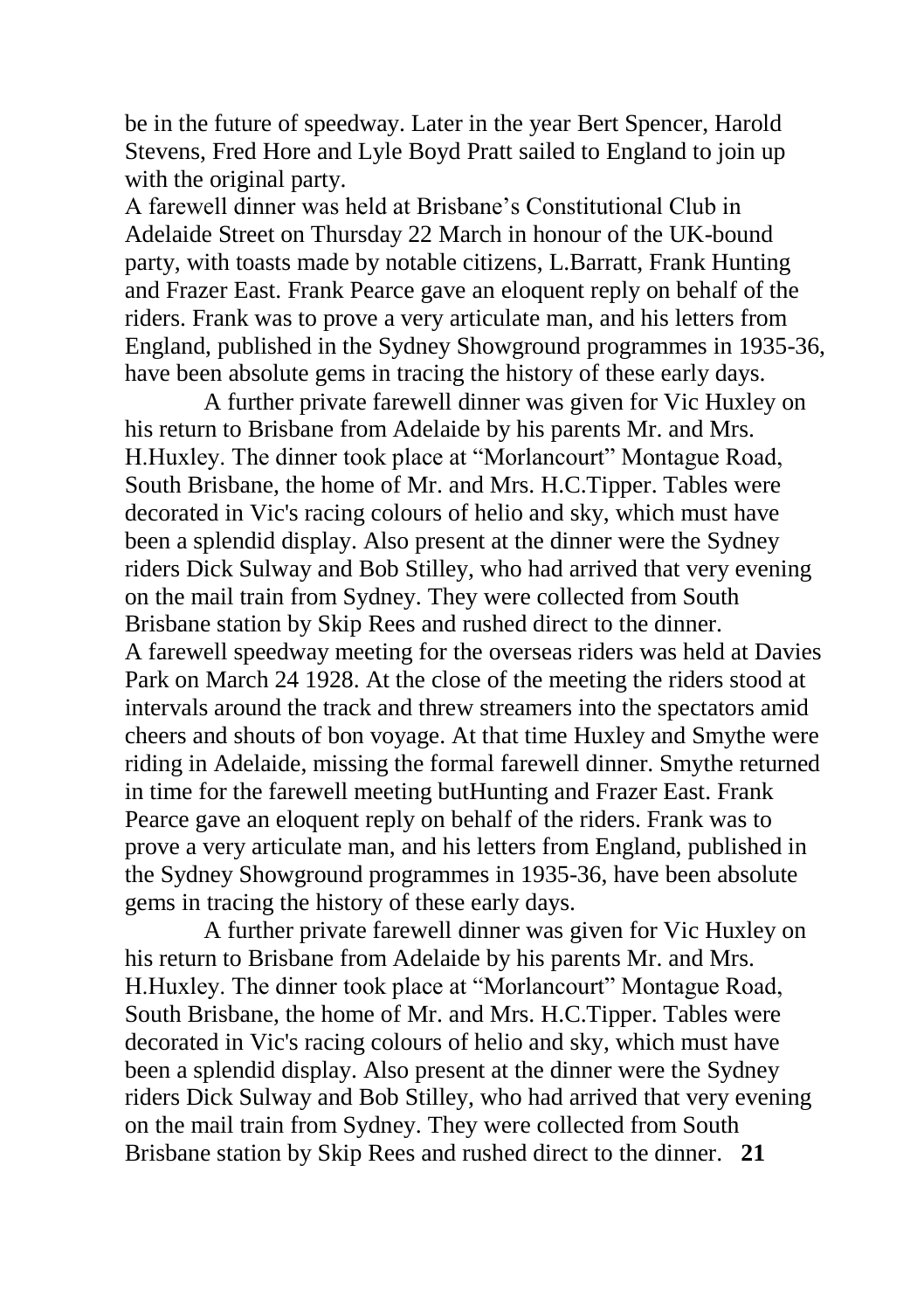A farewell speedway meeting for the overseas riders was held at Davies Park on March 24 1928. At the close of the meeting the riders stood at intervals around the track and threw streamers into the spectators amid cheers and shouts of bon voyage. At that time Huxley and Smythe were riding in Adelaide, missing the formal farewell dinner. Smythe returned in time for the farewell meeting but Huxley remained in Adelaide as he was contracted for an additional meeting. This meant that another farewell meeting for Huxley was held on the last day of March. Huxley then had to return again to Adelaide by train in order to board the"Oronsay" which had already left from Sydney with the rest of the team. At the farewell meeting the great Toowoomba rider Dicky Case made his first Davies Park appearance. Tommy Benstead the top Sydney rider of the period also made his Davies Park debut on the same date.

The free passage and shares created an air of optimism among the riders as they departed from Brisbane Central Railway station on Monday March 26 at 8pm on the first leg of the journey. Fans had congregated at the railway station from late afternoon to farewell their heroes. The voyage to England was a time to relax from all the pressures of preparation. They were joined by Huxley as planned at Adelaide and then at Fremantle on April 10, 1928 by four more travellers, Ron Johnson, Sig Schlam, Charlie Datson and the legendary John S Hoskins, These four travellers were known as the Wills party. With the exception of JSH they travelled third class At Naples Huxley left the ship to travel overland to honour an earlier booking to race at High Beech. He arrived for the fifth meeting on May 5 1928. The trip continued without event. The ship carried on to the French port of Toulon, where AJ.'s manager, Mr. Baybrooke met them. They then travelled by train to Paris where they stayed for a few days. It was then on to Calais to catch the Channel Ferry to Dover an arduous route by today's standards. An especially reserved Pullman railway carriage was awaiting them with an afternoon tea prepared.

The final stage was to Victoria Station London where they were met by AJ. Rooms at the Bedford Head Hotel in Tottenham Court Road had been booked for the weary travellers. However, they were a little disappointed to learn that there had been delays in track construction. It would be another two weeks before they could demonstrate their skills. **22** The time was taken up with organising workshops; getting lost in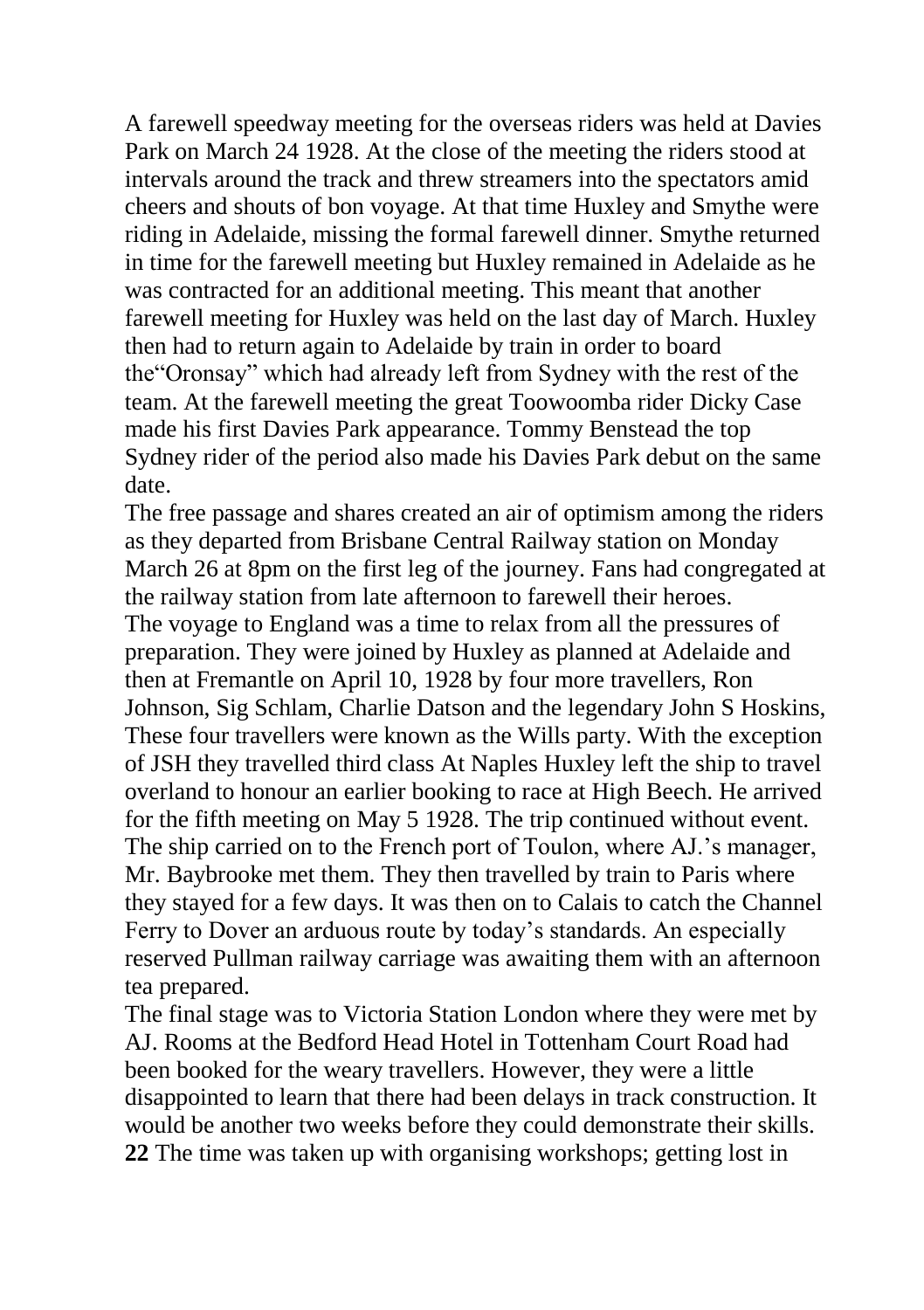London's maze of streets and a visit to the Douglas Motorcycle works in Bristol.

To continue the story of the rider's arrival, the following evening the riders were spectators at Stamford Bridge where they were surprised by the shape of the track, with its long straights and narrow bends. They realised there would be a lot of adapting to do. The Australian riders found that only the High Beech track, renamed [Kings Oak,] was similar to Davies Park, which is no surprise as AJ. had an influence in the design of the track after the first meeting.

The team had their first taste of high society when a luncheon was held in their honour at the famous Savoy Hotel in London on May 16 presided over by Lord Strathspey. One of the speakers Theodore Collins prophesied that the sport of speedway could well eclipse football and greyhound racing in popularity. Tributes were paid to the enthusiasm of AJ and his team.

To further cover the mechanical side AJ made the very shrewd move of signing up the ace tuner, Alec Mosely, to work exclusively for International Speedways Limited. As an indication of the confidence shown in the future of speedway, International Speedways Ltd. had placed an order for seventy five speedway machines including fifty new Douglas dirt track bikes. Part of the reason behind this large order was to give the Douglas company encouragement, as they had stopped production the previous year. The Douglas management took a different view fearing these large orders would command further concessions from the promoters, therefore there was a reluctance to accept them. The orders were then placed via a number of agencies. It would appear that these large orders never eventuated as machine shortages were to be a problem for the remainder of the season. The supply of speedway machines at the beginning of each season is a problem that has never been resolved throughout the years. This is mainly because speedway machines are not generally mass produced, requiring tuning and modification to the individual rider's requirements. To Be Continued

## **Racejackets**

**Andy Marlow** has also penned this item about one of his interests. Race jackets are something that have always interested me and over the